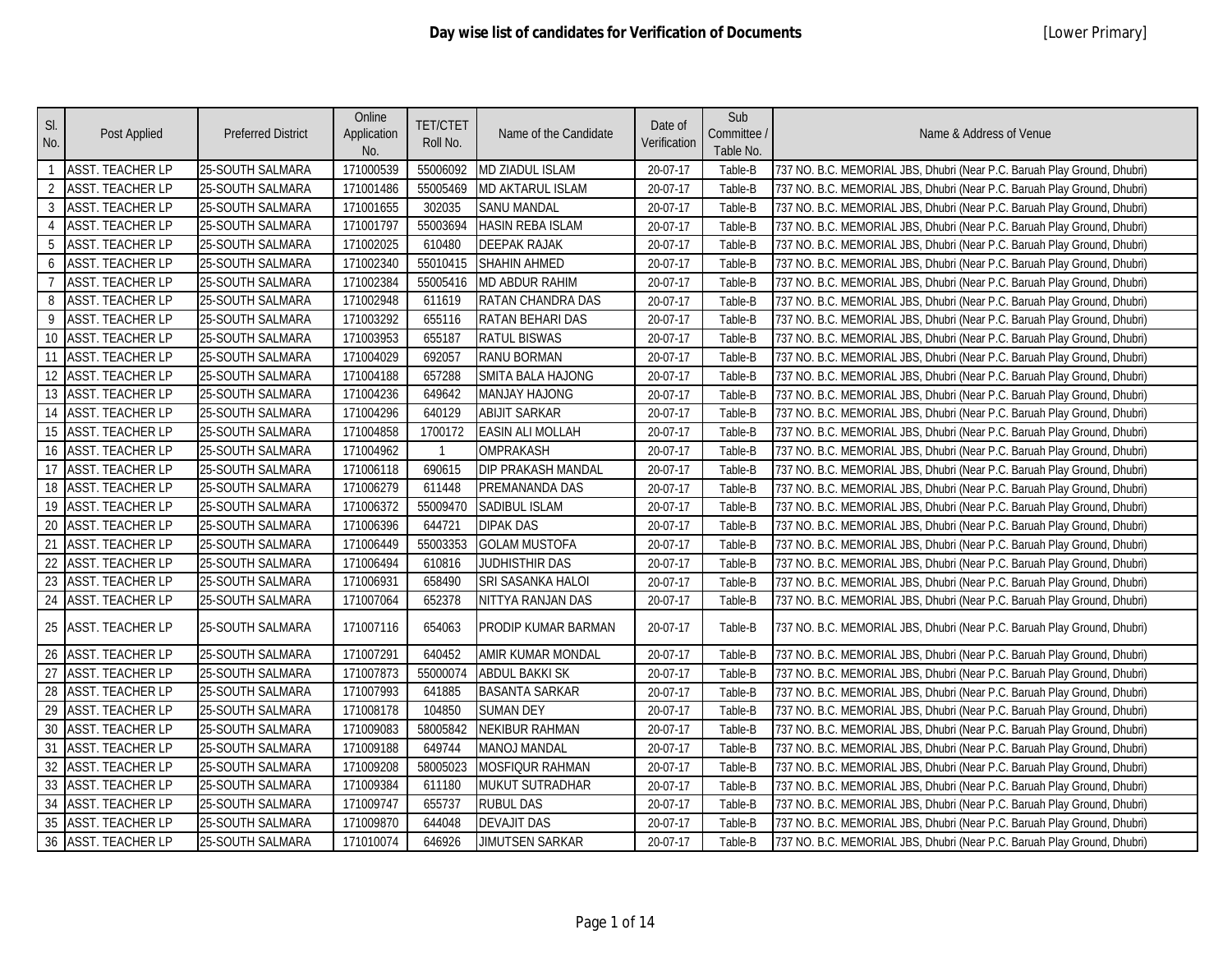| SI.<br>No. | Post Applied            | <b>Preferred District</b> | Online<br>Application<br>No. | <b>TET/CTET</b><br>Roll No. | Name of the Candidate               | Date of<br>Verification | Sub<br>Committee /<br>Table No. | Name & Address of Venue                                                  |
|------------|-------------------------|---------------------------|------------------------------|-----------------------------|-------------------------------------|-------------------------|---------------------------------|--------------------------------------------------------------------------|
| 37         | <b>ASST. TEACHER LP</b> | 25-SOUTH SALMARA          | 171010284                    | 658758                      | SUJIT KUMAR SARKAR                  | 20-07-17                | Table-B                         | 737 NO. B.C. MEMORIAL JBS, Dhubri (Near P.C. Baruah Play Ground, Dhubri) |
| 38         | <b>ASST. TEACHER LP</b> | 25-SOUTH SALMARA          | 171010868                    | 642490                      | <b>BIJOY CHANDRA DAS</b>            | 20-07-17                | Table-B                         | 737 NO. B.C. MEMORIAL JBS, Dhubri (Near P.C. Baruah Play Ground, Dhubri) |
| 39         | <b>ASST. TEACHER LP</b> | 25-SOUTH SALMARA          | 171010870                    | 610623                      | <b>GAUTOM DAS</b>                   | 20-07-17                | Table-B                         | 737 NO. B.C. MEMORIAL JBS, Dhubri (Near P.C. Baruah Play Ground, Dhubri) |
| 40         | <b>ASST. TEACHER LP</b> | 25-SOUTH SALMARA          | 171010891                    | 642187                      | <b>BHASKAR CHOWDHURY</b>            | 20-07-17                | Table-B                         | 737 NO. B.C. MEMORIAL JBS, Dhubri (Near P.C. Baruah Play Ground, Dhubri) |
| 41         | <b>ASST. TEACHER LP</b> | 25-SOUTH SALMARA          | 171010987                    | 611732                      | SADANANDA SARKAR                    | 20-07-17                | Table-B                         | 737 NO. B.C. MEMORIAL JBS, Dhubri (Near P.C. Baruah Play Ground, Dhubri) |
| 42         | <b>ASST. TEACHER LP</b> | 25-SOUTH SALMARA          | 171011574                    | 611996                      | SUDHAN KUMAR DAS                    | 20-07-17                | Table-B                         | 737 NO. B.C. MEMORIAL JBS, Dhubri (Near P.C. Baruah Play Ground, Dhubri) |
| 43         | <b>ASST. TEACHER LP</b> | 25-SOUTH SALMARA          | 171011967                    | 684450                      | PABITRA BISWAS                      | 20-07-17                | Table-B                         | 737 NO. B.C. MEMORIAL JBS, Dhubri (Near P.C. Baruah Play Ground, Dhubri) |
| 44         | <b>ASST. TEACHER LP</b> | 25-SOUTH SALMARA          | 171012048                    | 0686287                     | <b>DHANANJAY DAS</b>                | 20-07-17                | Table-B                         | 737 NO. B.C. MEMORIAL JBS, Dhubri (Near P.C. Baruah Play Ground, Dhubri) |
| 45         | <b>ASST. TEACHER LP</b> | 25-SOUTH SALMARA          | 171012134                    | 641728                      | <b>BAPPI KR DAS</b>                 | 20-07-17                | Table-B                         | 737 NO. B.C. MEMORIAL JBS, Dhubri (Near P.C. Baruah Play Ground, Dhubri) |
| 46         | <b>ASST. TEACHER LP</b> | 25-SOUTH SALMARA          | 171012233                    | 611240                      | NIKHIL CHANDRA DAS                  | 20-07-17                | Table-B                         | 737 NO. B.C. MEMORIAL JBS, Dhubri (Near P.C. Baruah Play Ground, Dhubri) |
| 47         | <b>ASST. TEACHER LP</b> | 25-SOUTH SALMARA          | 171012265                    | 690745                      | <b>GIYAN KUTUM</b>                  | 20-07-17                | Table-B                         | 737 NO. B.C. MEMORIAL JBS, Dhubri (Near P.C. Baruah Play Ground, Dhubri) |
| 48         | <b>ASST. TEACHER LP</b> | 25-SOUTH SALMARA          | 171012349                    | 611890                      | SHUKIL CHANDRA DAS                  | 20-07-17                | Table-B                         | 737 NO. B.C. MEMORIAL JBS, Dhubri (Near P.C. Baruah Play Ground, Dhubri) |
| 49         | <b>ASST. TEACHER LP</b> | 25-SOUTH SALMARA          | 171012400                    | 657466                      | SRI ANIL DAS                        | 20-07-17                | Table-B                         | 737 NO. B.C. MEMORIAL JBS, Dhubri (Near P.C. Baruah Play Ground, Dhubri) |
| 50         | <b>ASST. TEACHER LP</b> | 25-SOUTH SALMARA          | 171012507                    | 1032002                     | <b>ANUPAM NATH</b>                  | 20-07-17                | Table-B                         | 737 NO. B.C. MEMORIAL JBS, Dhubri (Near P.C. Baruah Play Ground, Dhubri) |
| 51         | <b>ASST. TEACHER LP</b> | 25-SOUTH SALMARA          | 171012584                    | 1700323                     | MD ABUL KALAM SHEIKH                | 20-07-17                | Table-B                         | 737 NO. B.C. MEMORIAL JBS, Dhubri (Near P.C. Baruah Play Ground, Dhubri) |
| 52         | <b>ASST. TEACHER LP</b> | 25-SOUTH SALMARA          | 171012605                    | 658341                      | RABENDRA SARKAR                     | 20-07-17                | Table-B                         | 737 NO. B.C. MEMORIAL JBS, Dhubri (Near P.C. Baruah Play Ground, Dhubri) |
| 53         | <b>ASST. TEACHER LP</b> | 25-SOUTH SALMARA          | 171012724                    | 659902                      | <b>UTTAM KR DAS</b>                 | 20-07-17                | Table-B                         | 737 NO. B.C. MEMORIAL JBS, Dhubri (Near P.C. Baruah Play Ground, Dhubri) |
| 54         | <b>ASST. TEACHER LP</b> | 25-SOUTH SALMARA          | 171012888                    | 656588                      | SANJOY BISWAS                       | 20-07-17                | Table-B                         | 737 NO. B.C. MEMORIAL JBS, Dhubri (Near P.C. Baruah Play Ground, Dhubri) |
| 55         | <b>ASST. TEACHER LP</b> | 25-SOUTH SALMARA          | 171013510                    | 611254                      | <b>NILKAMAL SEN</b>                 | 20-07-17                | Table-B                         | 737 NO. B.C. MEMORIAL JBS, Dhubri (Near P.C. Baruah Play Ground, Dhubri) |
| 56         | <b>ASST. TEACHER LP</b> | 25-SOUTH SALMARA          | 171013684                    | 644240                      | DHARMENDRA DAS                      | 20-07-17                | Table-B                         | 737 NO. B.C. MEMORIAL JBS, Dhubri (Near P.C. Baruah Play Ground, Dhubri) |
| 57         | <b>ASST. TEACHER LP</b> | 25-SOUTH SALMARA          | 171013770                    | 3540271                     | <b>ISLAM UDDIN AHMED</b>            | 20-07-17                | Table-B                         | 737 NO. B.C. MEMORIAL JBS, Dhubri (Near P.C. Baruah Play Ground, Dhubri) |
| 58         | <b>ASST. TEACHER LP</b> | 25-SOUTH SALMARA          | 171013942                    | 3540271                     | <b>ISLAM UDDIN AHMED</b>            | 20-07-17                | Table-B                         | 737 NO. B.C. MEMORIAL JBS, Dhubri (Near P.C. Baruah Play Ground, Dhubri) |
| 59         | <b>ASST. TEACHER LP</b> | 25-SOUTH SALMARA          | 171014083                    | 610667                      | <b>GOUTAM DAS</b>                   | 20-07-17                | Table-B                         | 737 NO. B.C. MEMORIAL JBS, Dhubri (Near P.C. Baruah Play Ground, Dhubri) |
| 60         | <b>ASST. TEACHER LP</b> | 25-SOUTH SALMARA          | 171014577                    | 659311                      | TAPAN KR. DAS                       | 20-07-17                | Table-B                         | 737 NO. B.C. MEMORIAL JBS, Dhubri (Near P.C. Baruah Play Ground, Dhubri) |
| 61         | <b>ASST. TEACHER LP</b> | 25-SOUTH SALMARA          | 171015028                    | 654488                      | RAJ KUMAR RABHA                     | 20-07-17                | Table-B                         | 737 NO. B.C. MEMORIAL JBS, Dhubri (Near P.C. Baruah Play Ground, Dhubri) |
| 62         | <b>ASST. TEACHER LP</b> | 25-SOUTH SALMARA          | 171015078                    | 3020350                     | <b>SANANTA DAS</b>                  | 20-07-17                | Table-B                         | 737 NO. B.C. MEMORIAL JBS, Dhubri (Near P.C. Baruah Play Ground, Dhubri) |
| 63         | <b>ASST. TEACHER LP</b> | 25-SOUTH SALMARA          | 171015100                    | 3110275                     | RUBUL JYOTI DAS                     | 20-07-17                | Table-B                         | 737 NO. B.C. MEMORIAL JBS, Dhubri (Near P.C. Baruah Play Ground, Dhubri) |
| 64         | <b>ASST. TEACHER LP</b> | 25-SOUTH SALMARA          | 171015242                    | 658658                      | <b>SUBHASH DAS</b>                  | 20-07-17                | Table-B                         | 737 NO. B.C. MEMORIAL JBS, Dhubri (Near P.C. Baruah Play Ground, Dhubri) |
| 65         | <b>ASST. TEACHER LP</b> | 25-SOUTH SALMARA          | 171015637                    | 1021398                     | MOFIDUL ISLAM KHAN                  | 20-07-17                | Table-B                         | 737 NO. B.C. MEMORIAL JBS, Dhubri (Near P.C. Baruah Play Ground, Dhubri) |
| 66         | <b>ASST. TEACHER LP</b> | 25-SOUTH SALMARA          | 171015788                    | 657668                      | SRI BIKASH CHANDRA<br><b>SARKAR</b> | 20-07-17                | Table-B                         | 737 NO. B.C. MEMORIAL JBS, Dhubri (Near P.C. Baruah Play Ground, Dhubri) |
| 67         | <b>ASST. TEACHER LP</b> | 25-SOUTH SALMARA          | 171015990                    | 642981                      | <b>BISHESWAR DAS</b>                | 20-07-17                | Table-B                         | 737 NO. B.C. MEMORIAL JBS, Dhubri (Near P.C. Baruah Play Ground, Dhubri) |
| 68         | <b>ASST. TEACHER LP</b> | 25-SOUTH SALMARA          | 171016028                    | 645017                      | <b>DIPJYOTI BANIA</b>               | 20-07-17                | Table-B                         | 737 NO. B.C. MEMORIAL JBS, Dhubri (Near P.C. Baruah Play Ground, Dhubri) |
| 69         | <b>ASST. TEACHER LP</b> | 25-SOUTH SALMARA          | 171016039                    | 610647                      | <b>GOLAK SARKAR</b>                 | 20-07-17                | Table-B                         | 737 NO. B.C. MEMORIAL JBS, Dhubri (Near P.C. Baruah Play Ground, Dhubri) |
| 70         | <b>ASST. TEACHER LP</b> | 25-SOUTH SALMARA          | 171016052                    | 644494                      | <b>DIGANTA DAS</b>                  | 20-07-17                | Table-B                         | 737 NO. B.C. MEMORIAL JBS, Dhubri (Near P.C. Baruah Play Ground, Dhubri) |
| 71         | <b>ASST. TEACHER LP</b> | 25-SOUTH SALMARA          | 171016076                    | 646306                      | HIRANYA KUMAR DEKA                  | 20-07-17                | Table-B                         | 737 NO. B.C. MEMORIAL JBS, Dhubri (Near P.C. Baruah Play Ground, Dhubri) |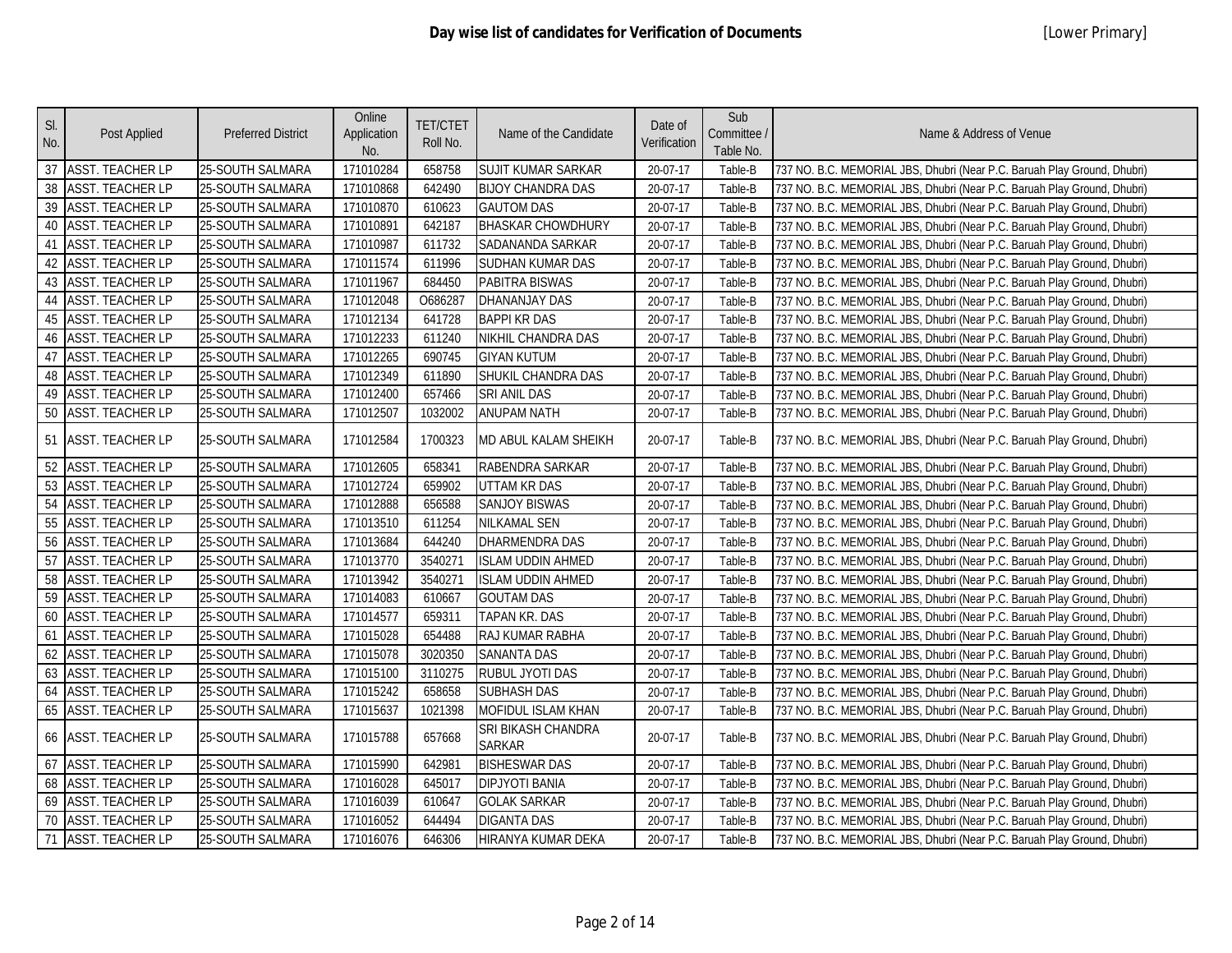|                 |                         |                           | Online      |                 |                                    |              | Sub         |                                                                          |
|-----------------|-------------------------|---------------------------|-------------|-----------------|------------------------------------|--------------|-------------|--------------------------------------------------------------------------|
| SI.             | Post Applied            | <b>Preferred District</b> | Application | <b>TET/CTET</b> | Name of the Candidate              | Date of      | Committee / | Name & Address of Venue                                                  |
| No.             |                         |                           | No.         | Roll No.        |                                    | Verification | Table No.   |                                                                          |
| 72              | <b>ASST. TEACHER LP</b> | 25-SOUTH SALMARA          | 171016092   | 656602          | SANJOY KUMAR DAS                   | 20-07-17     | Table-B     | 737 NO. B.C. MEMORIAL JBS, Dhubri (Near P.C. Baruah Play Ground, Dhubri) |
| 73              | <b>ASST. TEACHER LP</b> | 25-SOUTH SALMARA          | 171016238   | 640487          | <b>AMRIT HAZARIKA</b>              | 20-07-17     | Table-B     | 737 NO. B.C. MEMORIAL JBS, Dhubri (Near P.C. Baruah Play Ground, Dhubri) |
| $\overline{74}$ | <b>ASST. TEACHER LP</b> | 25-SOUTH SALMARA          | 171016489   | 1700837         | <b>OSIM UDDIN</b>                  | 20-07-17     | Table-B     | 737 NO. B.C. MEMORIAL JBS, Dhubri (Near P.C. Baruah Play Ground, Dhubri) |
| 75              | <b>ASST. TEACHER LP</b> | 25-SOUTH SALMARA          | 171016502   | 610714          | <b>HIRALAL ARYA</b>                | 20-07-17     | Table-B     | 737 NO. B.C. MEMORIAL JBS, Dhubri (Near P.C. Baruah Play Ground, Dhubri) |
| 76              | <b>ASST. TEACHER LP</b> | 25-SOUTH SALMARA          | 171016513   | 640514          | <b>AMULYA DEKA</b>                 | 20-07-17     | Table-B     | 737 NO. B.C. MEMORIAL JBS, Dhubri (Near P.C. Baruah Play Ground, Dhubri) |
| 77              | <b>ASST. TEACHER LP</b> | 25-SOUTH SALMARA          | 171016555   | 610732          | <b>INDRAJIT SARKAR</b>             | 20-07-17     | Table-B     | 737 NO. B.C. MEMORIAL JBS, Dhubri (Near P.C. Baruah Play Ground, Dhubri) |
| 78              | <b>ASST. TEACHER LP</b> | 25-SOUTH SALMARA          | 171016569   | 626165          | <b>SUNATAN MAJUMDAR</b>            | 20-07-17     | Table-B     | 737 NO. B.C. MEMORIAL JBS, Dhubri (Near P.C. Baruah Play Ground, Dhubri) |
| 79              | <b>ASST. TEACHER LP</b> | 25-SOUTH SALMARA          | 171016676   | 610725          | <b>HITESH DUTTA</b>                | 20-07-17     | Table-B     | 737 NO. B.C. MEMORIAL JBS, Dhubri (Near P.C. Baruah Play Ground, Dhubri) |
| 80              | <b>ASST. TEACHER LP</b> | 25-SOUTH SALMARA          | 171016741   | 610204          | <b>BAKUL CH DAS</b>                | 20-07-17     | Table-B     | 737 NO. B.C. MEMORIAL JBS, Dhubri (Near P.C. Baruah Play Ground, Dhubri) |
| 81              | <b>ASST. TEACHER LP</b> | 25-SOUTH SALMARA          | 171016776   | 645667          | <b>GOBINDA CHANDRA DAS</b>         | 20-07-17     | Table-B     | 737 NO. B.C. MEMORIAL JBS, Dhubri (Near P.C. Baruah Play Ground, Dhubri) |
| 82              | <b>ASST. TEACHER LP</b> | 25-SOUTH SALMARA          | 171016886   | 657614          | <b>BHABESH CH DAS</b>              | 20-07-17     | Table-B     | 737 NO. B.C. MEMORIAL JBS, Dhubri (Near P.C. Baruah Play Ground, Dhubri) |
| 83              | <b>ASST. TEACHER LP</b> | 25-SOUTH SALMARA          | 171016970   | 610371          | <b>BISHNULAL RABIDAS</b>           | 20-07-17     | Table-B     | 737 NO. B.C. MEMORIAL JBS, Dhubri (Near P.C. Baruah Play Ground, Dhubri) |
| 84              | <b>ASST. TEACHER LP</b> | 25-SOUTH SALMARA          | 171017002   | 657077          | <b>BAPAN KUMAR DAS</b>             | 20-07-17     | Table-B     | 737 NO. B.C. MEMORIAL JBS, Dhubri (Near P.C. Baruah Play Ground, Dhubri) |
| 85              | <b>ASST. TEACHER LP</b> | 25-SOUTH SALMARA          | 171017023   | 657370          | <b>SOMAL RABHA</b>                 | 20-07-17     | Table-B     | 737 NO. B.C. MEMORIAL JBS, Dhubri (Near P.C. Baruah Play Ground, Dhubri) |
| 86              | <b>ASST. TEACHER LP</b> | 25-SOUTH SALMARA          | 171017037   | 610858          | <b>KAMAL CH DAS</b>                | 20-07-17     | Table-B     | 737 NO. B.C. MEMORIAL JBS, Dhubri (Near P.C. Baruah Play Ground, Dhubri) |
| 87              | <b>ASST. TEACHER LP</b> | 25-SOUTH SALMARA          | 171017055   | 642874          | <b>BIPLOB DAS</b>                  | 20-07-17     | Table-B     | 737 NO. B.C. MEMORIAL JBS, Dhubri (Near P.C. Baruah Play Ground, Dhubri) |
| 88              | <b>ASST. TEACHER LP</b> | 25-SOUTH SALMARA          | 171017133   | 103479          | <b>RAKI GAYAN</b>                  | 20-07-17     | Table-B     | 737 NO. B.C. MEMORIAL JBS, Dhubri (Near P.C. Baruah Play Ground, Dhubri) |
| 89              | <b>ASST. TEACHER LP</b> | 25-SOUTH SALMARA          | 171017254   | 611177          | MUKUL CH DAS                       | 20-07-17     | Table-B     | 737 NO. B.C. MEMORIAL JBS, Dhubri (Near P.C. Baruah Play Ground, Dhubri) |
| 90              | <b>ASST. TEACHER LP</b> | 25-SOUTH SALMARA          | 171017287   | 643683          | DADHI MOHAN RABHA                  | 20-07-17     | Table-B     | 737 NO. B.C. MEMORIAL JBS, Dhubri (Near P.C. Baruah Play Ground, Dhubri) |
| 91              | <b>ASST. TEACHER LP</b> | 25-SOUTH SALMARA          | 171017400   | 611067          | <b>MEGHRAJ CH DAS</b>              | 20-07-17     | Table-B     | 737 NO. B.C. MEMORIAL JBS, Dhubri (Near P.C. Baruah Play Ground, Dhubri) |
| $\overline{92}$ | <b>ASST. TEACHER LP</b> | 25-SOUTH SALMARA          | 171017483   | 657096          | <b>MINENDRA DEWRI</b>              | 20-07-17     | Table-B     | 737 NO. B.C. MEMORIAL JBS, Dhubri (Near P.C. Baruah Play Ground, Dhubri) |
| 93              | <b>ASST. TEACHER LP</b> | 25-SOUTH SALMARA          | 171017495   | 686493          | SRI PADMA LOSON<br><b>HAZARIKA</b> | 20-07-17     | Table-B     | 737 NO. B.C. MEMORIAL JBS, Dhubri (Near P.C. Baruah Play Ground, Dhubri) |
| 94              | <b>ASST. TEACHER LP</b> | 25-SOUTH SALMARA          | 171017735   | 686718          | <b>SUNIL MORANG</b>                | 20-07-17     | Table-B     | 737 NO. B.C. MEMORIAL JBS, Dhubri (Near P.C. Baruah Play Ground, Dhubri) |
| 95              | <b>ASST. TEACHER LP</b> | 25-SOUTH SALMARA          | 171017871   | 655207          | <b>RATUL DAS</b>                   | 20-07-17     | Table-B     | 737 NO. B.C. MEMORIAL JBS, Dhubri (Near P.C. Baruah Play Ground, Dhubri) |
| 96              | ASST. TEACHER LP        | 25-SOUTH SALMARA          | 171018071   | 643350          | CHAMPAK KUMAR<br>TALUKDAR          | 20-07-17     | Table-B     | 737 NO. B.C. MEMORIAL JBS, Dhubri (Near P.C. Baruah Play Ground, Dhubri) |
| 97              | <b>ASST. TEACHER LP</b> | 25-SOUTH SALMARA          | 171018124   | 686697          | <b>SUNANDA BORI</b>                | 20-07-17     | Table-B     | 737 NO. B.C. MEMORIAL JBS, Dhubri (Near P.C. Baruah Play Ground, Dhubri) |
| 98              | <b>ASST. TEACHER LP</b> | 25-SOUTH SALMARA          | 171018318   | 632244          | <b>RIDEEP SONOWAL</b>              | 20-07-17     | Table-B     | 737 NO. B.C. MEMORIAL JBS, Dhubri (Near P.C. Baruah Play Ground, Dhubri) |
| 99              | <b>ASST. TEACHER LP</b> | 25-SOUTH SALMARA          | 171018428   | 640643          | <b>ANIL BORO</b>                   | 20-07-17     | Table-B     | 737 NO. B.C. MEMORIAL JBS, Dhubri (Near P.C. Baruah Play Ground, Dhubri) |
|                 | 100 ASST. TEACHER LP    | 25-SOUTH SALMARA          | 171018444   | 632708          | <b>TANU DEORI</b>                  | 20-07-17     | Table-B     | 737 NO. B.C. MEMORIAL JBS, Dhubri (Near P.C. Baruah Play Ground, Dhubri) |
|                 | 101 ASST. TEACHER LP    | 25-SOUTH SALMARA          | 171018459   | 104653          | SUBHASH CHANDRA<br><b>ACHARYYA</b> | 20-07-17     | Table-B     | 737 NO. B.C. MEMORIAL JBS, Dhubri (Near P.C. Baruah Play Ground, Dhubri) |
|                 | 102 ASST. TEACHER LP    | 25-SOUTH SALMARA          | 171018555   | 632396          | <b>SAHIR PAIT</b>                  | 21-07-17     | Table-B     | 737 NO. B.C. MEMORIAL JBS, Dhubri (Near P.C. Baruah Play Ground, Dhubri) |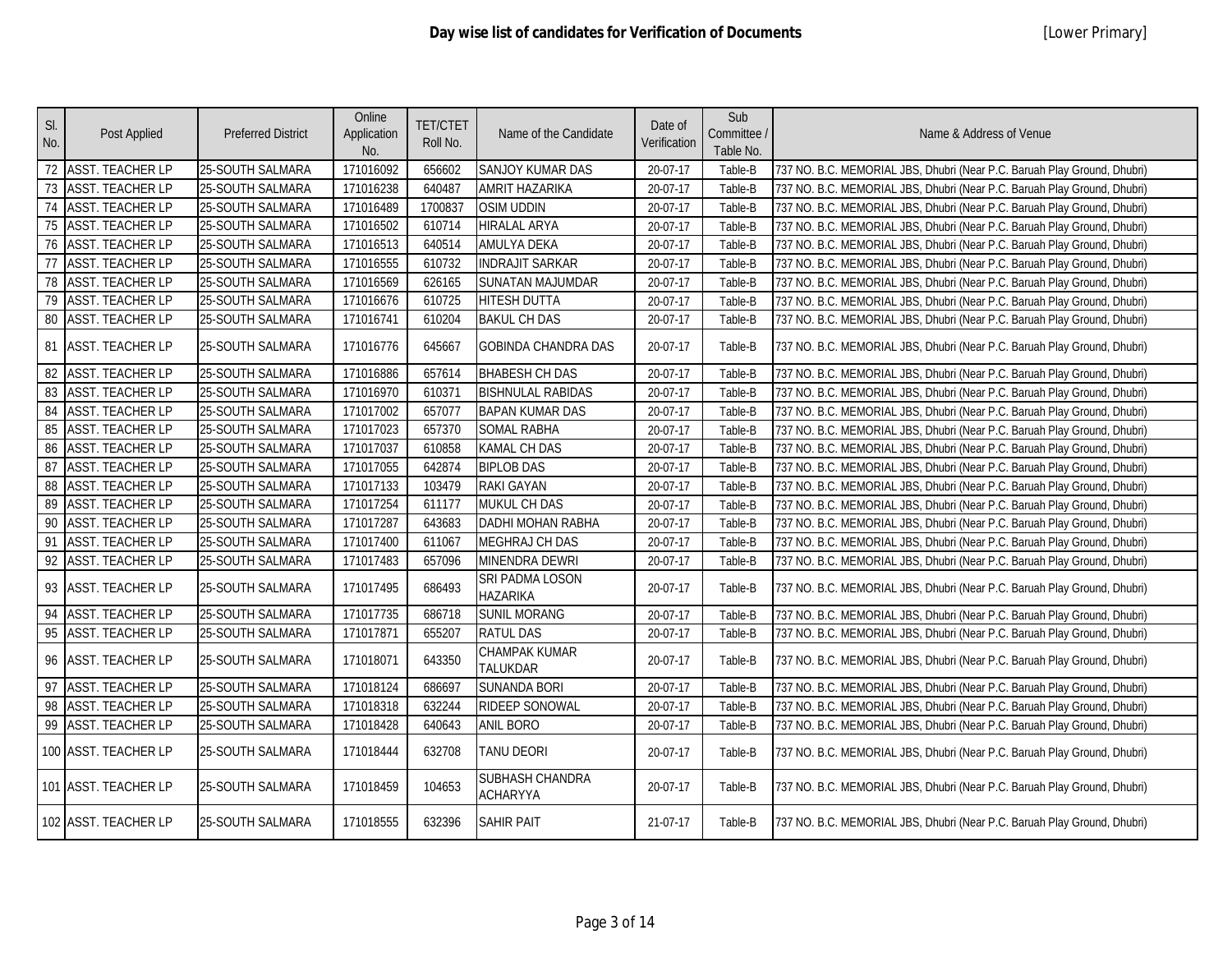| SI.<br>No. | Post Applied         | <b>Preferred District</b> | Online<br>Application<br>No. | <b>TET/CTET</b><br>Roll No. | Name of the Candidate    | Date of<br>Verification | Sub<br>Committee /<br>Table No. | Name & Address of Venue                                                  |
|------------|----------------------|---------------------------|------------------------------|-----------------------------|--------------------------|-------------------------|---------------------------------|--------------------------------------------------------------------------|
|            | 103 ASST. TEACHER LP | 25-SOUTH SALMARA          | 171018556                    | 55007323                    | MUKTANUR ISLAM           | 21-07-17                | Table-B                         | 737 NO. B.C. MEMORIAL JBS, Dhubri (Near P.C. Baruah Play Ground, Dhubri) |
|            | 104 ASST. TEACHER LP | 25-SOUTH SALMARA          | 171018575                    | 641318                      | ASHIM MALAKAR            | 21-07-17                | Table-B                         | 737 NO. B.C. MEMORIAL JBS, Dhubri (Near P.C. Baruah Play Ground, Dhubri) |
|            | 105 ASST. TEACHER LP | 25-SOUTH SALMARA          | 171018616                    | 610138                      | ARADHAN BARAI            | 21-07-17                | Table-B                         | 737 NO. B.C. MEMORIAL JBS, Dhubri (Near P.C. Baruah Play Ground, Dhubri) |
|            | 106 ASST. TEACHER LP | 25-SOUTH SALMARA          | 171018619                    | 644729                      | <b>DIPAK KR DAS</b>      | 21-07-17                | Table-B                         | 737 NO. B.C. MEMORIAL JBS, Dhubri (Near P.C. Baruah Play Ground, Dhubri) |
|            | 107 ASST. TEACHER LP | <b>25-SOUTH SALMARA</b>   | 171018647                    | 645789                      | <b>GUNAMANI TALUKDAR</b> | 21-07-17                | Table-B                         | 737 NO. B.C. MEMORIAL JBS, Dhubri (Near P.C. Baruah Play Ground, Dhubri) |
|            | 108 ASST. TEACHER LP | 25-SOUTH SALMARA          | 171018753                    | 643875                      | DEBESWAR PATHAK          | 21-07-17                | Table-B                         | 737 NO. B.C. MEMORIAL JBS, Dhubri (Near P.C. Baruah Play Ground, Dhubri) |
|            | 109 ASST. TEACHER LP | 25-SOUTH SALMARA          | 171018767                    | 610392                      | <b>BIVASH SARKAR</b>     | 21-07-17                | Table-B                         | 737 NO. B.C. MEMORIAL JBS, Dhubri (Near P.C. Baruah Play Ground, Dhubri) |
|            | 110 ASST. TEACHER LP | 25-SOUTH SALMARA          | 171018833                    | 645235                      | DURGESWAR DAS            | 21-07-17                | Table-B                         | 737 NO. B.C. MEMORIAL JBS, Dhubri (Near P.C. Baruah Play Ground, Dhubri) |
|            | 111 ASST. TEACHER LP | 25-SOUTH SALMARA          | 171018926                    | 670549                      | ARUN LAGACHU             | 21-07-17                | Table-B                         | 737 NO. B.C. MEMORIAL JBS, Dhubri (Near P.C. Baruah Play Ground, Dhubri) |
|            | 112 ASST. TEACHER LP | 25-SOUTH SALMARA          | 171019209                    | 655046                      | RANOJ PEGU               | 21-07-17                | Table-B                         | 737 NO. B.C. MEMORIAL JBS, Dhubri (Near P.C. Baruah Play Ground, Dhubri) |
|            | 113 ASST. TEACHER LP | 25-SOUTH SALMARA          | 171019343                    | 646613                      | JATIN CH MEDHI           | 21-07-17                | Table-B                         | 737 NO. B.C. MEMORIAL JBS, Dhubri (Near P.C. Baruah Play Ground, Dhubri) |
|            | 114 ASST. TEACHER LP | 25-SOUTH SALMARA          | 171019425                    | 611749                      | SAMBHU RAM BARMAN        | 21-07-17                | Table-B                         | 737 NO. B.C. MEMORIAL JBS, Dhubri (Near P.C. Baruah Play Ground, Dhubri) |
|            | 115 ASST. TEACHER LP | 25-SOUTH SALMARA          | 171019438                    | 104385                      | SHOVAN SAHA              | 21-07-17                | Table-B                         | 737 NO. B.C. MEMORIAL JBS, Dhubri (Near P.C. Baruah Play Ground, Dhubri) |
|            | 116 ASST. TEACHER LP | 25-SOUTH SALMARA          | 171019531                    | 640288                      | <b>AKALABYA DAS</b>      | 21-07-17                | Table-B                         | 737 NO. B.C. MEMORIAL JBS, Dhubri (Near P.C. Baruah Play Ground, Dhubri) |
|            | 117 ASST. TEACHER LP | 25-SOUTH SALMARA          | 171019582                    | 610079                      | <b>ANANTA DAS</b>        | 21-07-17                | Table-B                         | 737 NO. B.C. MEMORIAL JBS, Dhubri (Near P.C. Baruah Play Ground, Dhubri) |
|            | 118 ASST. TEACHER LP | 25-SOUTH SALMARA          | 171019689                    | 648658                      | <b>KUNTAL ROY</b>        | 21-07-17                | Table-B                         | 737 NO. B.C. MEMORIAL JBS, Dhubri (Near P.C. Baruah Play Ground, Dhubri) |
|            | 119 ASST. TEACHER LP | 25-SOUTH SALMARA          | 171019758                    | 611052                      | MANORANJAN ROY           | 21-07-17                | Table-B                         | 737 NO. B.C. MEMORIAL JBS, Dhubri (Near P.C. Baruah Play Ground, Dhubri) |
|            | 120 ASST. TEACHER LP | 25-SOUTH SALMARA          | 171019790                    | 656457                      | SANJAY KUMAR DAS         | 21-07-17                | Table-B                         | 737 NO. B.C. MEMORIAL JBS, Dhubri (Near P.C. Baruah Play Ground, Dhubri) |
|            | 121 ASST. TEACHER LP | 25-SOUTH SALMARA          | 171019835                    | 652162                      | NIPAM MAZUMDAR           | 21-07-17                | Table-B                         | 737 NO. B.C. MEMORIAL JBS, Dhubri (Near P.C. Baruah Play Ground, Dhubri) |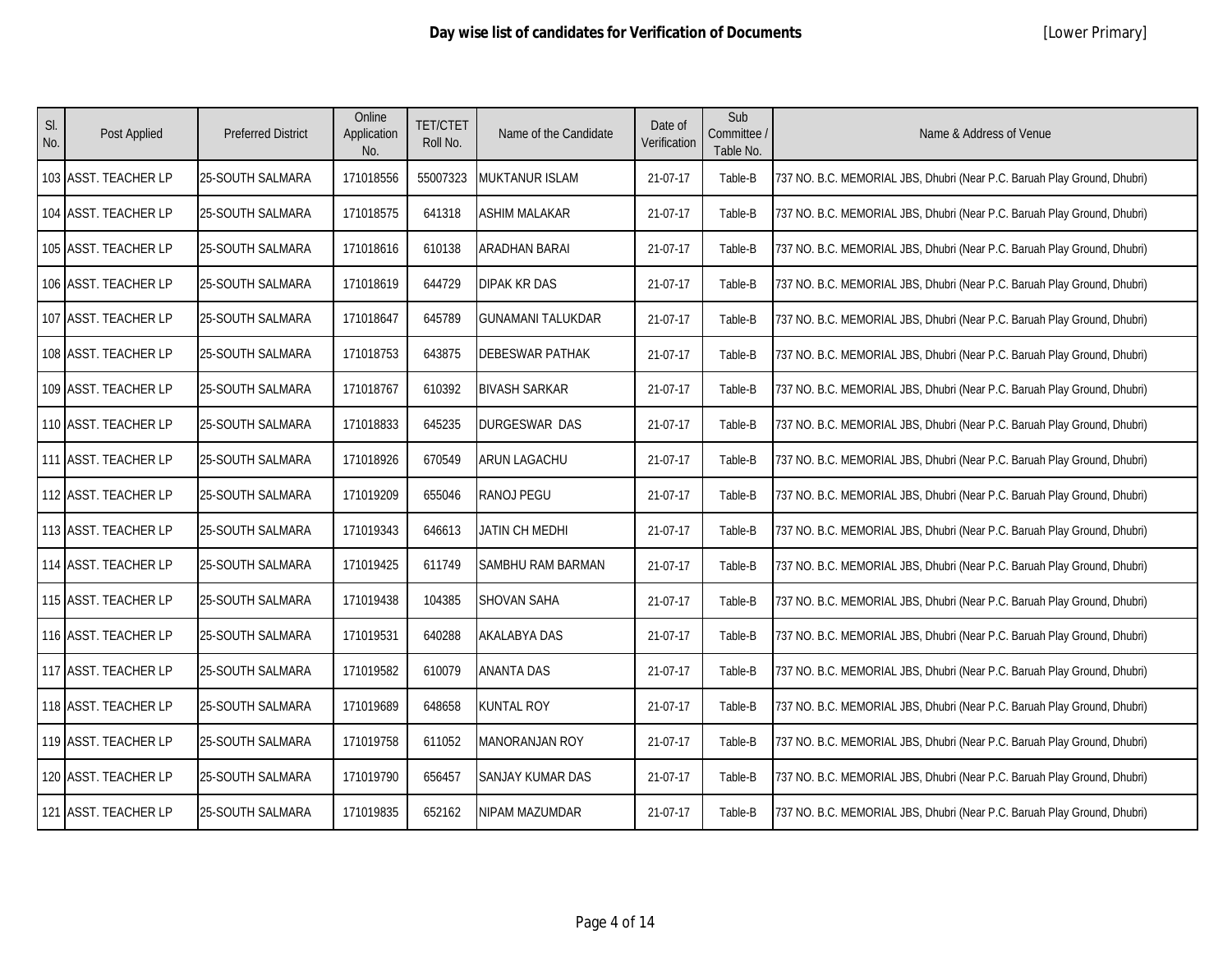| SI.<br>No. | Post Applied         | <b>Preferred District</b> | Online<br>Application<br>No. | <b>TET/CTET</b><br>Roll No. | Name of the Candidate | Date of<br>Verification | Sub<br>Committee /<br>Table No. | Name & Address of Venue                                                  |
|------------|----------------------|---------------------------|------------------------------|-----------------------------|-----------------------|-------------------------|---------------------------------|--------------------------------------------------------------------------|
|            | 122 ASST. TEACHER LP | 25-SOUTH SALMARA          | 171019907                    | 659463                      | TIKENDRA MAZUMDAR     | 21-07-17                | Table-B                         | 737 NO. B.C. MEMORIAL JBS, Dhubri (Near P.C. Baruah Play Ground, Dhubri) |
|            | 123 ASST. TEACHER LP | 25-SOUTH SALMARA          | 171020068                    | 645173                      | <b>DULAL DAS</b>      | 21-07-17                | Table-B                         | 737 NO. B.C. MEMORIAL JBS, Dhubri (Near P.C. Baruah Play Ground, Dhubri) |
|            | 124 ASST. TEACHER LP | <b>25-SOUTH SALMARA</b>   | 171020291                    | 654447                      | <b>RAHUL DAS</b>      | 21-07-17                | Table-B                         | 737 NO. B.C. MEMORIAL JBS, Dhubri (Near P.C. Baruah Play Ground, Dhubri) |
|            | 125 ASST. TEACHER LP | 25-SOUTH SALMARA          | 171020297                    | 610139                      | ARADHAN CH SUTRADHAR  | 21-07-17                | Table-B                         | 737 NO. B.C. MEMORIAL JBS, Dhubri (Near P.C. Baruah Play Ground, Dhubri) |
|            | 126 ASST. TEACHER LP | 25-SOUTH SALMARA          | 171020415                    | 610083                      | ANIL CHANDRA MONDAL   | 21-07-17                | Table-B                         | 737 NO. B.C. MEMORIAL JBS, Dhubri (Near P.C. Baruah Play Ground, Dhubri) |
|            | 127 ASST. TEACHER LP | 25-SOUTH SALMARA          | 171020553                    | 692654                      | <b>SUBHASH DAS</b>    | 21-07-17                | Table-B                         | 737 NO. B.C. MEMORIAL JBS, Dhubri (Near P.C. Baruah Play Ground, Dhubri) |
|            | 128 ASST. TEACHER LP | 25-SOUTH SALMARA          | 171020604                    | 692042                      | <b>RANJEET DAS</b>    | 21-07-17                | Table-B                         | 737 NO. B.C. MEMORIAL JBS, Dhubri (Near P.C. Baruah Play Ground, Dhubri) |
|            | 129 ASST. TEACHER LP | 25-SOUTH SALMARA          | 171020631                    | 691873                      | PRASHANTA DAS         | 21-07-17                | Table-B                         | 737 NO. B.C. MEMORIAL JBS, Dhubri (Near P.C. Baruah Play Ground, Dhubri) |
|            | 130 ASST. TEACHER LP | <b>25-SOUTH SALMARA</b>   | 171020749                    | 692541                      | <b>MRIDUL MANDAL</b>  | 21-07-17                | Table-B                         | 737 NO. B.C. MEMORIAL JBS, Dhubri (Near P.C. Baruah Play Ground, Dhubri) |
|            | 131 ASST. TEACHER LP | 25-SOUTH SALMARA          | 171020915                    | 685232                      | RAJIV DOLEY           | 21-07-17                | Table-B                         | 737 NO. B.C. MEMORIAL JBS, Dhubri (Near P.C. Baruah Play Ground, Dhubri) |
|            | 132 ASST. TEACHER LP | 25-SOUTH SALMARA          | 171021198                    | 643522                      | <b>CHANDRAMA DAS</b>  | 21-07-17                | Table-B                         | 737 NO. B.C. MEMORIAL JBS, Dhubri (Near P.C. Baruah Play Ground, Dhubri) |
|            | 133 ASST. TEACHER LP | 25-SOUTH SALMARA          | 171021345                    | 653938                      | PREMLAL SUTRADHAR     | 21-07-17                | Table-B                         | 737 NO. B.C. MEMORIAL JBS, Dhubri (Near P.C. Baruah Play Ground, Dhubri) |
|            | 134 ASST. TEACHER LP | 25-SOUTH SALMARA          | 171021391                    | 640462                      | AMIT KUMAR HAJONG     | 21-07-17                | Table-B                         | 737 NO. B.C. MEMORIAL JBS, Dhubri (Near P.C. Baruah Play Ground, Dhubri) |
|            | 135 ASST. TEACHER LP | 25-SOUTH SALMARA          | 171021488                    | 611821                      | <b>SANKAR MANDAL</b>  | 21-07-17                | Table-B                         | 737 NO. B.C. MEMORIAL JBS, Dhubri (Near P.C. Baruah Play Ground, Dhubri) |
|            | 136 ASST. TEACHER LP | 25-SOUTH SALMARA          | 171021507                    | 100566                      | <b>BAPPA GHOSH</b>    | 21-07-17                | Table-B                         | 737 NO. B.C. MEMORIAL JBS, Dhubri (Near P.C. Baruah Play Ground, Dhubri) |
|            | 137 ASST. TEACHER LP | 25-SOUTH SALMARA          | 171021567                    | 102324                      | <b>MONOJIT PAUL</b>   | 21-07-17                | Table-B                         | 737 NO. B.C. MEMORIAL JBS, Dhubri (Near P.C. Baruah Play Ground, Dhubri) |
|            | 138 ASST. TEACHER LP | 25-SOUTH SALMARA          | 171021672                    | 611274                      | NIRMAL SUTRADHAR      | 21-07-17                | Table-B                         | 737 NO. B.C. MEMORIAL JBS, Dhubri (Near P.C. Baruah Play Ground, Dhubri) |
|            | 139 ASST. TEACHER LP | 25-SOUTH SALMARA          | 171021681                    | 676039                      | PRABAN DAS            | 21-07-17                | Table-B                         | 737 NO. B.C. MEMORIAL JBS, Dhubri (Near P.C. Baruah Play Ground, Dhubri) |
|            | 140 ASST. TEACHER LP | 25-SOUTH SALMARA          | 171021712                    | 678873                      | THANESWAR KAGYUNG     | 21-07-17                | Table-B                         | 737 NO. B.C. MEMORIAL JBS, Dhubri (Near P.C. Baruah Play Ground, Dhubri) |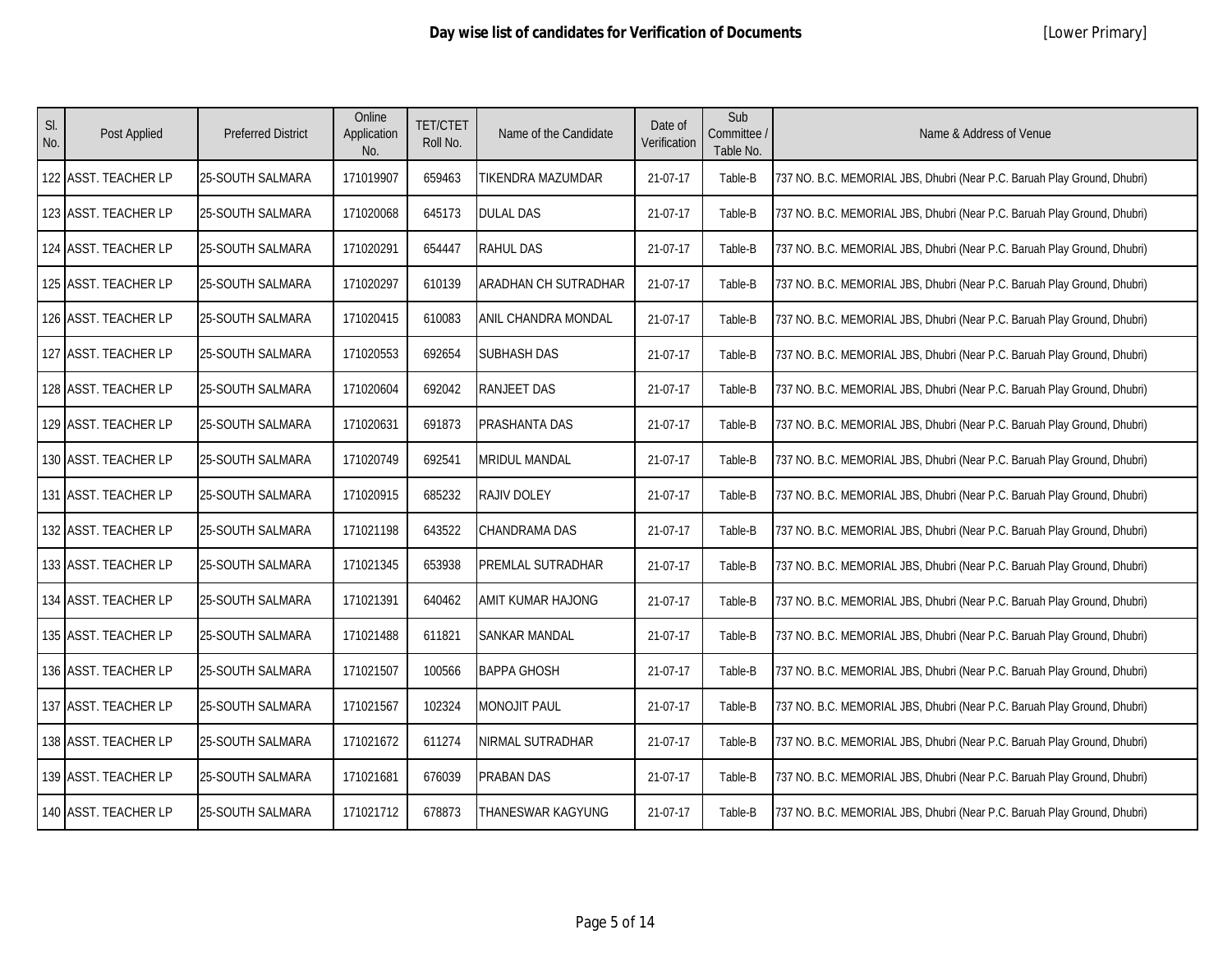| SI.<br>No. | Post Applied         | <b>Preferred District</b> | Online<br>Application<br>No. | <b>TET/CTET</b><br>Roll No. | Name of the Candidate  | Date of<br>Verification | Sub<br>Committee /<br>Table No. | Name & Address of Venue                                                  |
|------------|----------------------|---------------------------|------------------------------|-----------------------------|------------------------|-------------------------|---------------------------------|--------------------------------------------------------------------------|
|            | 141 ASST. TEACHER LP | 25-SOUTH SALMARA          | 171021759                    | 653784                      | PRANTOSH DAS           | 21-07-17                | Table-B                         | 737 NO. B.C. MEMORIAL JBS, Dhubri (Near P.C. Baruah Play Ground, Dhubri) |
|            | 142 ASST. TEACHER LP | 25-SOUTH SALMARA          | 171021801                    | 655988                      | RUPAM KUMAR RABHA      | 21-07-17                | Table-B                         | 737 NO. B.C. MEMORIAL JBS, Dhubri (Near P.C. Baruah Play Ground, Dhubri) |
|            | 143 ASST. TEACHER LP | 25-SOUTH SALMARA          | 171022064                    | 648040                      | KANCHAN MAZUMDAR       | 21-07-17                | Table-B                         | 737 NO. B.C. MEMORIAL JBS, Dhubri (Near P.C. Baruah Play Ground, Dhubri) |
|            | 144 ASST. TEACHER LP | <b>25-SOUTH SALMARA</b>   | 171022335                    | 652102                      | NILAY BISWAS           | 21-07-17                | Table-B                         | 737 NO. B.C. MEMORIAL JBS, Dhubri (Near P.C. Baruah Play Ground, Dhubri) |
|            | 145 ASST. TEACHER LP | 25-SOUTH SALMARA          | 171022465                    | 611401                      | PRAN KRISHNA DAS       | 21-07-17                | Table-B                         | 737 NO. B.C. MEMORIAL JBS, Dhubri (Near P.C. Baruah Play Ground, Dhubri) |
|            | 146 ASST. TEACHER LP | 25-SOUTH SALMARA          | 171022575                    | 620612                      | <b>BHUPEN MISSONG</b>  | 21-07-17                | Table-B                         | 737 NO. B.C. MEMORIAL JBS, Dhubri (Near P.C. Baruah Play Ground, Dhubri) |
|            | 147 ASST. TEACHER LP | 25-SOUTH SALMARA          | 171022638                    | 624980                      | RAMANUJ DOLEY          | 21-07-17                | Table-B                         | 737 NO. B.C. MEMORIAL JBS, Dhubri (Near P.C. Baruah Play Ground, Dhubri) |
|            | 148 ASST. TEACHER LP | <b>25-SOUTH SALMARA</b>   | 171022702                    | 611553                      | RAM BRIZE CHOUDHURY    | 21-07-17                | Table-B                         | 737 NO. B.C. MEMORIAL JBS, Dhubri (Near P.C. Baruah Play Ground, Dhubri) |
|            | 149 ASST. TEACHER LP | 25-SOUTH SALMARA          | 171022708                    | 659686                      | UDAY CH MEDHI          | 21-07-17                | Table-B                         | 737 NO. B.C. MEMORIAL JBS, Dhubri (Near P.C. Baruah Play Ground, Dhubri) |
|            | 150 ASST. TEACHER LP | 25-SOUTH SALMARA          | 171022916                    | 658552                      | SRI SWAPAN CHANDRA DAS | 21-07-17                | Table-B                         | 737 NO. B.C. MEMORIAL JBS, Dhubri (Near P.C. Baruah Play Ground, Dhubri) |
|            | 151 ASST. TEACHER LP | 25-SOUTH SALMARA          | 171022929                    | 621693                      | SRI GANESH PEGU        | 21-07-17                | Table-B                         | 737 NO. B.C. MEMORIAL JBS, Dhubri (Near P.C. Baruah Play Ground, Dhubri) |
|            | 152 ASST. TEACHER LP | 25-SOUTH SALMARA          | 171023011                    | 644242                      | DHARMENDRA DAS         | 21-07-17                | Table-B                         | 737 NO. B.C. MEMORIAL JBS, Dhubri (Near P.C. Baruah Play Ground, Dhubri) |
|            | 153 ASST. TEACHER LP | 25-SOUTH SALMARA          | 171023065                    | 611385                      | PRADIP SUTRADHAR       | 21-07-17                | Table-B                         | 737 NO. B.C. MEMORIAL JBS, Dhubri (Near P.C. Baruah Play Ground, Dhubri) |
|            | 154 ASST. TEACHER LP | 25-SOUTH SALMARA          | 171023114                    | 684049                      | MUKUT KUTUM            | 21-07-17                | Table-B                         | 737 NO. B.C. MEMORIAL JBS, Dhubri (Near P.C. Baruah Play Ground, Dhubri) |
|            | 155 ASST. TEACHER LP | 25-SOUTH SALMARA          | 171023155                    | 626372                      | TILAKANTA PEGU         | 21-07-17                | Table-B                         | 737 NO. B.C. MEMORIAL JBS, Dhubri (Near P.C. Baruah Play Ground, Dhubri) |
|            | 156 ASST. TEACHER LP | 25-SOUTH SALMARA          | 171023214                    | 620338                      | <b>BABLU NAMASUDRA</b> | 21-07-17                | Table-B                         | 737 NO. B.C. MEMORIAL JBS, Dhubri (Near P.C. Baruah Play Ground, Dhubri) |
|            | 157 ASST. TEACHER LP | 25-SOUTH SALMARA          | 171023243                    | 646224                      | HIRA MONI RABHA        | 21-07-17                | Table-B                         | 737 NO. B.C. MEMORIAL JBS, Dhubri (Near P.C. Baruah Play Ground, Dhubri) |
|            | 158 ASST. TEACHER LP | 25-SOUTH SALMARA          | 171023444                    | 620226                      | ANUPAM JYOTI DOLEY     | 21-07-17                | Table-B                         | 737 NO. B.C. MEMORIAL JBS, Dhubri (Near P.C. Baruah Play Ground, Dhubri) |
|            | 159 ASST. TEACHER LP | 25-SOUTH SALMARA          | 171023485                    | 675253                      | <b>NAVAJIT PEGU</b>    | 21-07-17                | Table-B                         | 737 NO. B.C. MEMORIAL JBS, Dhubri (Near P.C. Baruah Play Ground, Dhubri) |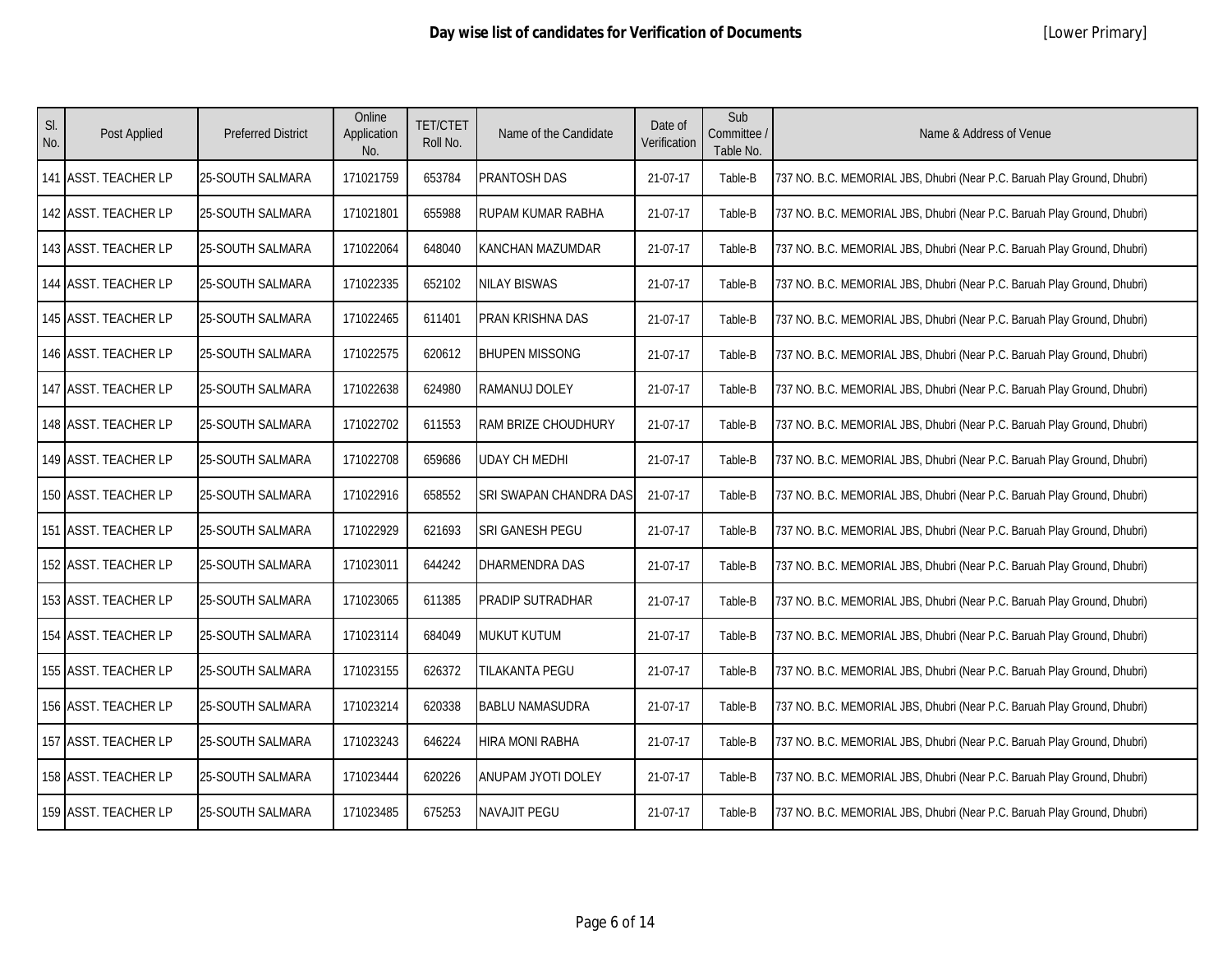| SI.<br>No. | Post Applied         | <b>Preferred District</b> | Online<br>Application<br>No. | <b>TET/CTET</b><br>Roll No. | Name of the Candidate    | Date of<br>Verification | Sub<br>Committee /<br>Table No. | Name & Address of Venue                                                  |
|------------|----------------------|---------------------------|------------------------------|-----------------------------|--------------------------|-------------------------|---------------------------------|--------------------------------------------------------------------------|
|            | 160 ASST. TEACHER LP | 25-SOUTH SALMARA          | 171023861                    | 620109                      | <b>AMOR DOLEY</b>        | 21-07-17                | Table-B                         | 737 NO. B.C. MEMORIAL JBS, Dhubri (Near P.C. Baruah Play Ground, Dhubri) |
|            | 161 ASST. TEACHER LP | 25-SOUTH SALMARA          | 171024301                    | 101180                      | <b>DILIP SUTRADHAR</b>   | 21-07-17                | Table-B                         | 737 NO. B.C. MEMORIAL JBS, Dhubri (Near P.C. Baruah Play Ground, Dhubri) |
|            | 162 ASST. TEACHER LP | 25-SOUTH SALMARA          | 171024419                    | 103681                      | <b>RIPAN DAS</b>         | 21-07-17                | Table-B                         | 737 NO. B.C. MEMORIAL JBS, Dhubri (Near P.C. Baruah Play Ground, Dhubri) |
|            | 163 ASST. TEACHER LP | 25-SOUTH SALMARA          | 171024561                    | 104691                      | SUBIR KUMAR SAHA         | 21-07-17                | Table-B                         | 737 NO. B.C. MEMORIAL JBS, Dhubri (Near P.C. Baruah Play Ground, Dhubri) |
|            | 164 ASST. TEACHER LP | <b>25-SOUTH SALMARA</b>   | 171024625                    | 670234                      | <b>AMRIT KULI</b>        | 21-07-17                | Table-B                         | 737 NO. B.C. MEMORIAL JBS, Dhubri (Near P.C. Baruah Play Ground, Dhubri) |
|            | 165 ASST. TEACHER LP | 25-SOUTH SALMARA          | 171024649                    | 55007313                    | MUHSENA KHATUN           | 21-07-17                | Table-B                         | 737 NO. B.C. MEMORIAL JBS, Dhubri (Near P.C. Baruah Play Ground, Dhubri) |
|            | 166 ASST. TEACHER LP | 25-SOUTH SALMARA          | 171025334                    | 655894                      | RUP KOWAR DAS            | 21-07-17                | Table-B                         | 737 NO. B.C. MEMORIAL JBS, Dhubri (Near P.C. Baruah Play Ground, Dhubri) |
|            | 167 ASST. TEACHER LP | 25-SOUTH SALMARA          | 171025493                    | 57013680                    | <b>SURAJIT BAISHYA</b>   | 21-07-17                | Table-B                         | 737 NO. B.C. MEMORIAL JBS, Dhubri (Near P.C. Baruah Play Ground, Dhubri) |
|            | 168 ASST. TEACHER LP | 25-SOUTH SALMARA          | 171025611                    | 610722                      | HIROK JYOTI DAS          | 21-07-17                | Table-B                         | 737 NO. B.C. MEMORIAL JBS, Dhubri (Near P.C. Baruah Play Ground, Dhubri) |
|            | 169 ASST. TEACHER LP | 25-SOUTH SALMARA          | 171025612                    | 55007935                    | NUR.HUSSAIN.SK           | 21-07-17                | Table-B                         | 737 NO. B.C. MEMORIAL JBS, Dhubri (Near P.C. Baruah Play Ground, Dhubri) |
|            | 170 ASST. TEACHER LP | 25-SOUTH SALMARA          | 171025619                    | 692628                      | <b>SUSANTA MANDAL</b>    | 21-07-17                | Table-B                         | 737 NO. B.C. MEMORIAL JBS, Dhubri (Near P.C. Baruah Play Ground, Dhubri) |
|            | 171 ASST. TEACHER LP | 25-SOUTH SALMARA          | 171025722                    | 611813                      | <b>SANJOY ROY</b>        | 21-07-17                | Table-B                         | 737 NO. B.C. MEMORIAL JBS, Dhubri (Near P.C. Baruah Play Ground, Dhubri) |
|            | 172 ASST. TEACHER LP | 25-SOUTH SALMARA          | 171025746                    | 692631                      | TAPAN KUMAR ROY          | 21-07-17                | Table-B                         | 737 NO. B.C. MEMORIAL JBS, Dhubri (Near P.C. Baruah Play Ground, Dhubri) |
|            | 173 ASST. TEACHER LP | 25-SOUTH SALMARA          | 171025874                    | 625124                      | <b>RATAN DAS</b>         | 21-07-17                | Table-B                         | 737 NO. B.C. MEMORIAL JBS, Dhubri (Near P.C. Baruah Play Ground, Dhubri) |
|            | 174 ASST. TEACHER LP | 25-SOUTH SALMARA          | 171025878                    | 611337                      | PARIMAL.HOWALDAR.        | 21-07-17                | Table-B                         | 737 NO. B.C. MEMORIAL JBS, Dhubri (Near P.C. Baruah Play Ground, Dhubri) |
|            | 175 ASST. TEACHER LP | 25-SOUTH SALMARA          | 171026012                    | 0600244                     | <b>BINOY SINGHA</b>      | 21-07-17                | Table-B                         | 737 NO. B.C. MEMORIAL JBS, Dhubri (Near P.C. Baruah Play Ground, Dhubri) |
|            | 176 ASST. TEACHER LP | 25-SOUTH SALMARA          | 171026027                    | 691258                      | MANOJ MANDAL             | 21-07-17                | Table-B                         | 737 NO. B.C. MEMORIAL JBS, Dhubri (Near P.C. Baruah Play Ground, Dhubri) |
|            | 177 ASST. TEACHER LP | 25-SOUTH SALMARA          | 171026212                    | 642878                      | <b>BIPUL BARMAN</b>      | 21-07-17                | Table-B                         | 737 NO. B.C. MEMORIAL JBS, Dhubri (Near P.C. Baruah Play Ground, Dhubri) |
|            | 178 ASST. TEACHER LP | 25-SOUTH SALMARA          | 171026255                    | 656189                      | <b>SAHADEV SUTRADHAR</b> | 21-07-17                | Table-B                         | 737 NO. B.C. MEMORIAL JBS, Dhubri (Near P.C. Baruah Play Ground, Dhubri) |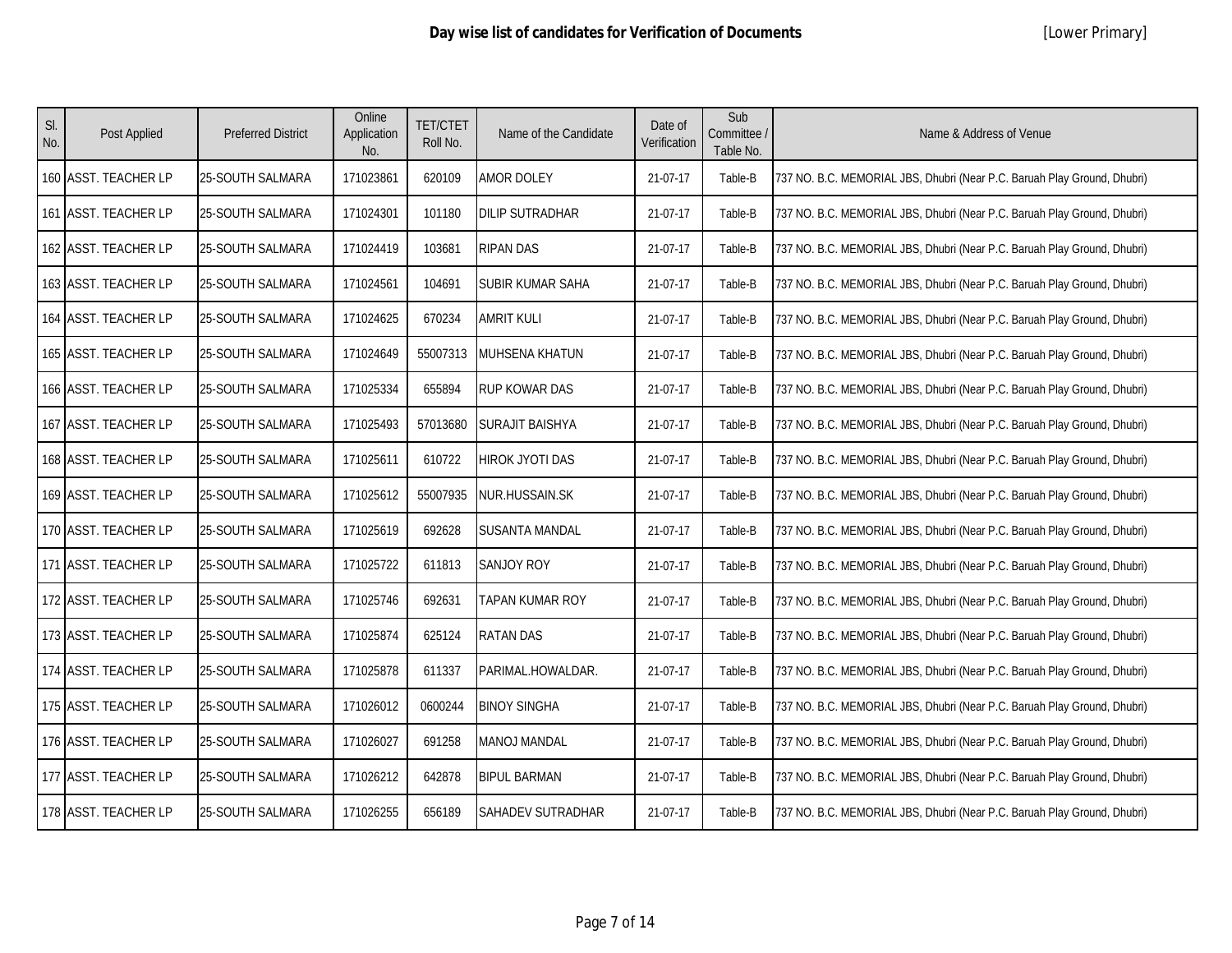| SI.<br>No. | Post Applied         | <b>Preferred District</b> | Online<br>Application<br>No. | <b>TET/CTET</b><br>Roll No. | Name of the Candidate   | Date of<br>Verification | Sub<br>Committee /<br>Table No. | Name & Address of Venue                                                  |
|------------|----------------------|---------------------------|------------------------------|-----------------------------|-------------------------|-------------------------|---------------------------------|--------------------------------------------------------------------------|
|            | 179 ASST. TEACHER LP | 25-SOUTH SALMARA          | 171026263                    | 624376                      | PHANIDHAR DOLEY         | 21-07-17                | Table-B                         | 737 NO. B.C. MEMORIAL JBS, Dhubri (Near P.C. Baruah Play Ground, Dhubri) |
|            | 180 ASST. TEACHER LP | 25-SOUTH SALMARA          | 171026383                    | 651934                      | NIBASH SARKAR           | 21-07-17                | Table-B                         | 737 NO. B.C. MEMORIAL JBS, Dhubri (Near P.C. Baruah Play Ground, Dhubri) |
|            | 181 ASST. TEACHER LP | <b>25-SOUTH SALMARA</b>   | 171026388                    | 642956                      | <b>BIREN MALI</b>       | 21-07-17                | Table-B                         | 737 NO. B.C. MEMORIAL JBS, Dhubri (Near P.C. Baruah Play Ground, Dhubri) |
|            | 182 ASST. TEACHER LP | 25-SOUTH SALMARA          | 171026420                    | 55005887                    | <b>MD RASHIDUL ALOM</b> | 21-07-17                | Table-B                         | 737 NO. B.C. MEMORIAL JBS, Dhubri (Near P.C. Baruah Play Ground, Dhubri) |
|            | 183 ASST. TEACHER LP | 25-SOUTH SALMARA          | 171026511                    | 678580                      | SUBRATA BISWAS          | 21-07-17                | Table-B                         | 737 NO. B.C. MEMORIAL JBS, Dhubri (Near P.C. Baruah Play Ground, Dhubri) |
|            | 184 ASST. TEACHER LP | 25-SOUTH SALMARA          | 171026660                    | 649544                      | <b>MANIK ROY</b>        | 21-07-17                | Table-B                         | 737 NO. B.C. MEMORIAL JBS, Dhubri (Near P.C. Baruah Play Ground, Dhubri) |
|            | 185 ASST. TEACHER LP | 25-SOUTH SALMARA          | 171026808                    | 651796                      | NAVAJYOTI DAS           | 21-07-17                | Table-B                         | 737 NO. B.C. MEMORIAL JBS, Dhubri (Near P.C. Baruah Play Ground, Dhubri) |
|            | 186 ASST. TEACHER LP | 25-SOUTH SALMARA          | 171026815                    | 659177                      | <b>SWAPAN DAS</b>       | 21-07-17                | Table-B                         | 737 NO. B.C. MEMORIAL JBS, Dhubri (Near P.C. Baruah Play Ground, Dhubri) |
|            | 187 ASST. TEACHER LP | <b>25-SOUTH SALMARA</b>   | 171026835                    | 680909                      | <b>BISHWA PEGU</b>      | 21-07-17                | Table-B                         | 737 NO. B.C. MEMORIAL JBS, Dhubri (Near P.C. Baruah Play Ground, Dhubri) |
|            | 188 ASST. TEACHER LP | 25-SOUTH SALMARA          | 171027126                    | 1701720                     | MD MOONZUR ALI AHMED    | 21-07-17                | Table-B                         | 737 NO. B.C. MEMORIAL JBS, Dhubri (Near P.C. Baruah Play Ground, Dhubri) |
|            | 189 ASST. TEACHER LP | 25-SOUTH SALMARA          | 171027283                    | 55010060                    | <b>SANOWAR ISLAM</b>    | 21-07-17                | Table-B                         | 737 NO. B.C. MEMORIAL JBS, Dhubri (Near P.C. Baruah Play Ground, Dhubri) |
|            | 190 ASST. TEACHER LP | 25-SOUTH SALMARA          | 171027526                    | 683963                      | JASHUDA PEGU            | 21-07-17                | Table-B                         | 737 NO. B.C. MEMORIAL JBS, Dhubri (Near P.C. Baruah Play Ground, Dhubri) |
|            | 191 ASST. TEACHER LP | 25-SOUTH SALMARA          | 171027573                    | 683091                      | MAHESWAR PEGU           | 21-07-17                | Table-B                         | 737 NO. B.C. MEMORIAL JBS, Dhubri (Near P.C. Baruah Play Ground, Dhubri) |
|            | 192 ASST. TEACHER LP | 25-SOUTH SALMARA          | 171027727                    | 684438                      | NUMAL CHANDRA DOLEY     | 21-07-17                | Table-B                         | 737 NO. B.C. MEMORIAL JBS, Dhubri (Near P.C. Baruah Play Ground, Dhubri) |
|            | 193 ASST. TEACHER LP | 25-SOUTH SALMARA          | 171027845                    | 657927                      | <b>JAGAT MANDAL</b>     | 21-07-17                | Table-B                         | 737 NO. B.C. MEMORIAL JBS, Dhubri (Near P.C. Baruah Play Ground, Dhubri) |
|            | 194 ASST. TEACHER LP | 25-SOUTH SALMARA          | 171028110                    | 622890                      | KUSUMBOR DEKA           | 21-07-17                | Table-B                         | 737 NO. B.C. MEMORIAL JBS, Dhubri (Near P.C. Baruah Play Ground, Dhubri) |
|            | 195 ASST. TEACHER LP | 25-SOUTH SALMARA          | 171028351                    | 610024                      | AJIT KUMAR BHOWMICK     | 21-07-17                | Table-B                         | 737 NO. B.C. MEMORIAL JBS, Dhubri (Near P.C. Baruah Play Ground, Dhubri) |
|            | 196 ASST. TEACHER LP | 25-SOUTH SALMARA          | 171028444                    | 658776                      | <b>SUKHAMAY BISWAS</b>  | 21-07-17                | Table-B                         | 737 NO. B.C. MEMORIAL JBS, Dhubri (Near P.C. Baruah Play Ground, Dhubri) |
|            | 197 ASST. TEACHER LP | 25-SOUTH SALMARA          | 171028531                    | 55003484                    | <b>HAFIZA BEGUM</b>     | 21-07-17                | Table-B                         | 737 NO. B.C. MEMORIAL JBS, Dhubri (Near P.C. Baruah Play Ground, Dhubri) |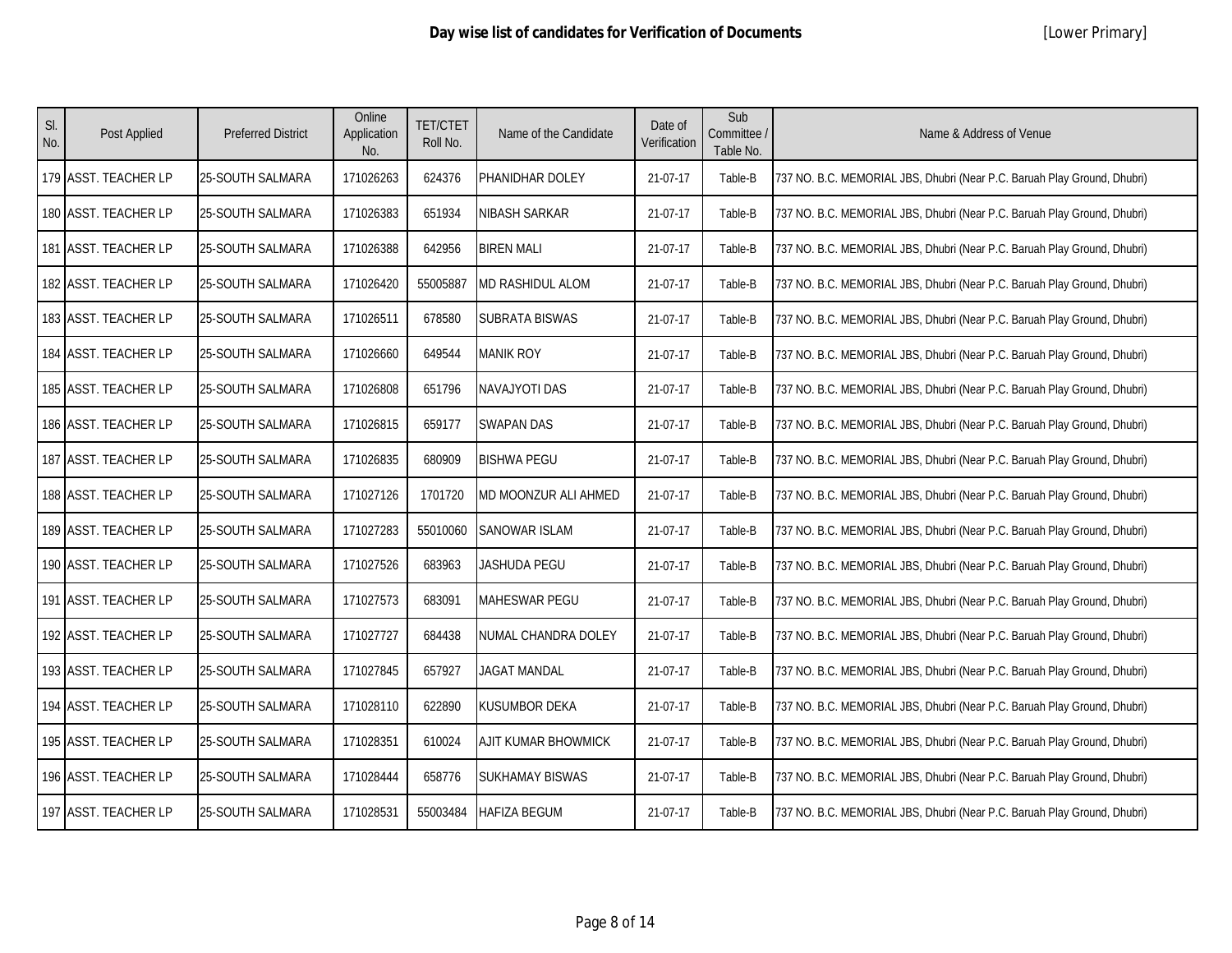| SI.<br>No. | Post Applied         | <b>Preferred District</b> | Online<br>Application<br>No. | <b>TET/CTET</b><br>Roll No. | Name of the Candidate     | Date of<br>Verification | Sub<br>Committee /<br>Table No. | Name & Address of Venue                                                  |
|------------|----------------------|---------------------------|------------------------------|-----------------------------|---------------------------|-------------------------|---------------------------------|--------------------------------------------------------------------------|
|            | 198 ASST. TEACHER LP | 25-SOUTH SALMARA          | 171028678                    | 644771                      | <b>DIPALI DEKA</b>        | 21-07-17                | Table-B                         | 737 NO. B.C. MEMORIAL JBS, Dhubri (Near P.C. Baruah Play Ground, Dhubri) |
|            | 199 ASST. TEACHER LP | 25-SOUTH SALMARA          | 171028715                    | 622811                      | KRISHNA KANTA CHANGMAI    | 21-07-17                | Table-B                         | 737 NO. B.C. MEMORIAL JBS, Dhubri (Near P.C. Baruah Play Ground, Dhubri) |
|            | 200 ASST. TEACHER LP | 25-SOUTH SALMARA          | 171028745                    | 647947                      | <b>KAMAL DAS</b>          | 21-07-17                | Table-B                         | 737 NO. B.C. MEMORIAL JBS, Dhubri (Near P.C. Baruah Play Ground, Dhubri) |
|            | 201 ASST. TEACHER LP | 25-SOUTH SALMARA          | 171028784                    | 646990                      | <b>JITEN MANDAL</b>       | 21-07-17                | Table-B                         | 737 NO. B.C. MEMORIAL JBS, Dhubri (Near P.C. Baruah Play Ground, Dhubri) |
|            | 202 ASST. TEACHER LP | 25-SOUTH SALMARA          | 171028809                    | 656601                      | <b>SANJOY KUMAR BANIA</b> | 21-07-17                | Table-B                         | 737 NO. B.C. MEMORIAL JBS, Dhubri (Near P.C. Baruah Play Ground, Dhubri) |
|            | 203 ASST. TEACHER LP | 25-SOUTH SALMARA          | 171028857                    | 671026                      | <b>BIKU DAPAK</b>         | 22-07-17                | Table-B                         | 737 NO. B.C. MEMORIAL JBS, Dhubri (Near P.C. Baruah Play Ground, Dhubri) |
|            | 204 ASST. TEACHER LP | 25-SOUTH SALMARA          | 171028868                    | 678685                      | <b>SUNITA SOH</b>         | 22-07-17                | Table-B                         | 737 NO. B.C. MEMORIAL JBS, Dhubri (Near P.C. Baruah Play Ground, Dhubri) |
|            | 205 ASST. TEACHER LP | 25-SOUTH SALMARA          | 171028883                    | 646034                      | <b>HEMCHANDRA MILI</b>    | 22-07-17                | Table-B                         | 737 NO. B.C. MEMORIAL JBS, Dhubri (Near P.C. Baruah Play Ground, Dhubri) |
|            | 206 ASST. TEACHER LP | 25-SOUTH SALMARA          | 171028937                    | 624741                      | PURNANANDA PEGU           | 22-07-17                | Table-B                         | 737 NO. B.C. MEMORIAL JBS, Dhubri (Near P.C. Baruah Play Ground, Dhubri) |
|            | 207 ASST. TEACHER LP | 25-SOUTH SALMARA          | 171029002                    | 675687                      | PANKAJ BORUAH             | 22-07-17                | Table-B                         | 737 NO. B.C. MEMORIAL JBS, Dhubri (Near P.C. Baruah Play Ground, Dhubri) |
|            | 208 ASST. TEACHER LP | 25-SOUTH SALMARA          | 171029080                    | 632549                      | DHARMESWAR BORUAH         | 22-07-17                | Table-B                         | 737 NO. B.C. MEMORIAL JBS, Dhubri (Near P.C. Baruah Play Ground, Dhubri) |
|            | 209 ASST. TEACHER LP | <b>25-SOUTH SALMARA</b>   | 171029147                    | 645769                      | GOUTAM KUMAR DAS          | 22-07-17                | Table-B                         | 737 NO. B.C. MEMORIAL JBS, Dhubri (Near P.C. Baruah Play Ground, Dhubri) |
|            | 210 ASST. TEACHER LP | 25-SOUTH SALMARA          | 171029159                    | 641354                      | <b>ASHUTOSH ROY</b>       | 22-07-17                | Table-B                         | 737 NO. B.C. MEMORIAL JBS, Dhubri (Near P.C. Baruah Play Ground, Dhubri) |
|            | 211 ASST. TEACHER LP | <b>25-SOUTH SALMARA</b>   | 171029207                    | 632549                      | DHARMESWAR BORUAH         | 22-07-17                | Table-B                         | 737 NO. B.C. MEMORIAL JBS, Dhubri (Near P.C. Baruah Play Ground, Dhubri) |
|            | 212 ASST. TEACHER LP | 25-SOUTH SALMARA          | 171029473                    | 692050                      | RANJU DAS                 | 22-07-17                | Table-B                         | 737 NO. B.C. MEMORIAL JBS, Dhubri (Near P.C. Baruah Play Ground, Dhubri) |
|            | 213 ASST. TEACHER LP | 25-SOUTH SALMARA          | 171029500                    | 55006066                    | <b>MD.WASHIM AHMED</b>    | 22-07-17                | Table-B                         | 737 NO. B.C. MEMORIAL JBS, Dhubri (Near P.C. Baruah Play Ground, Dhubri) |
|            | 214 ASST. TEACHER LP | 25-SOUTH SALMARA          | 171029939                    | 611556                      | RAM DAYAL MONDAL          | 22-07-17                | Table-B                         | 737 NO. B.C. MEMORIAL JBS, Dhubri (Near P.C. Baruah Play Ground, Dhubri) |
|            | 215 ASST. TEACHER LP | 25-SOUTH SALMARA          | 171030031                    | 654720                      | RAJU SUTRADHAR            | 22-07-17                | Table-B                         | 737 NO. B.C. MEMORIAL JBS, Dhubri (Near P.C. Baruah Play Ground, Dhubri) |
|            | 216 ASST. TEACHER LP | <b>25-SOUTH SALMARA</b>   | 171030072                    | 100730                      | <b>BIKRAM SARKAR</b>      | 22-07-17                | Table-B                         | 737 NO. B.C. MEMORIAL JBS, Dhubri (Near P.C. Baruah Play Ground, Dhubri) |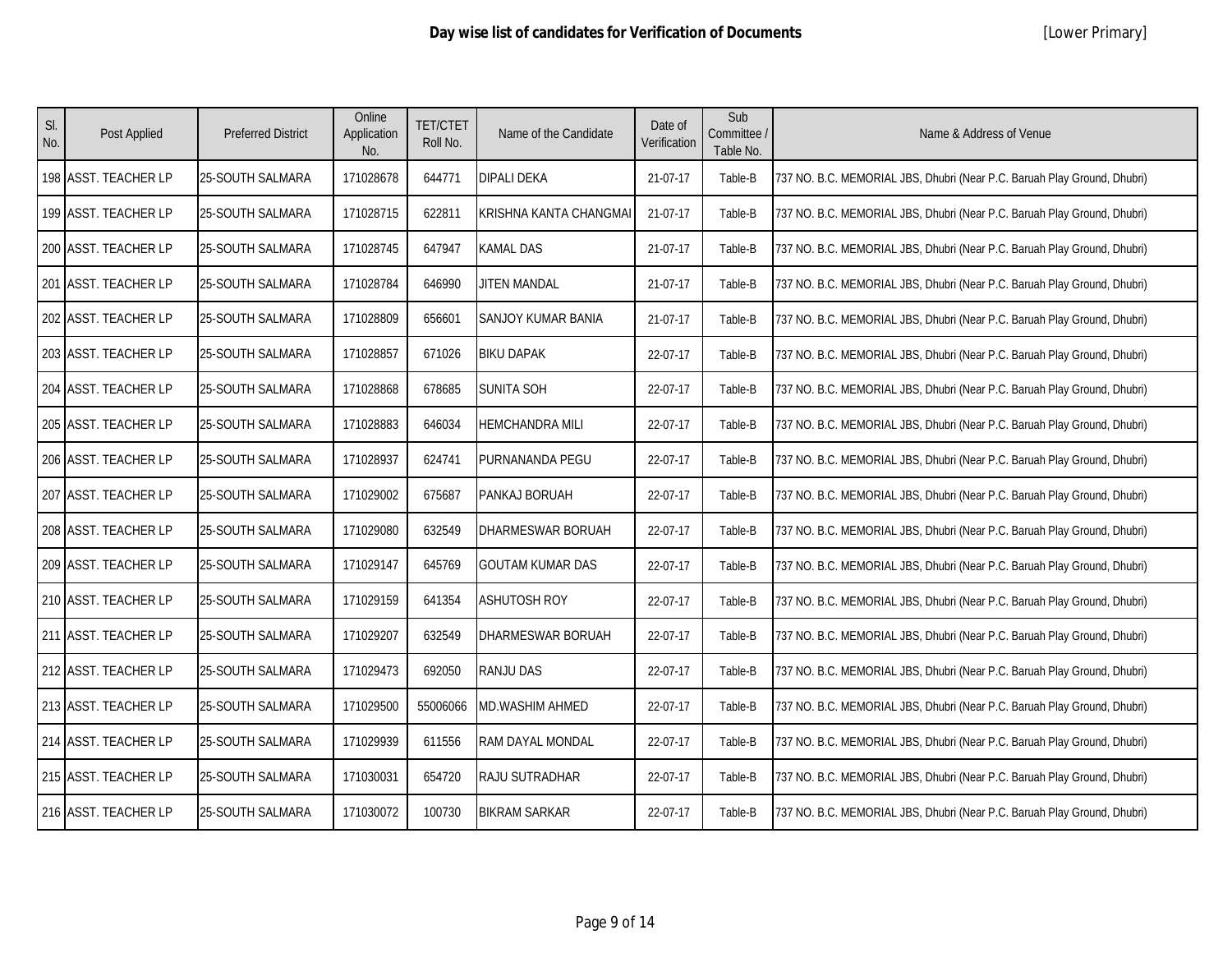| SI.<br>No. | Post Applied         | <b>Preferred District</b> | Online<br>Application<br>No. | <b>TET/CTET</b><br>Roll No. | Name of the Candidate     | Date of<br>Verification | Sub<br>Committee /<br>Table No. | Name & Address of Venue                                                  |
|------------|----------------------|---------------------------|------------------------------|-----------------------------|---------------------------|-------------------------|---------------------------------|--------------------------------------------------------------------------|
|            | 217 ASST. TEACHER LP | 25-SOUTH SALMARA          | 171030400                    | 101242                      | DIPANKAR SAHA             | 22-07-17                | Table-B                         | 737 NO. B.C. MEMORIAL JBS, Dhubri (Near P.C. Baruah Play Ground, Dhubri) |
|            | 218 ASST. TEACHER LP | <b>25-SOUTH SALMARA</b>   | 171030795                    | 643962                      | DEEPANJALI RABHA          | 22-07-17                | Table-B                         | 737 NO. B.C. MEMORIAL JBS, Dhubri (Near P.C. Baruah Play Ground, Dhubri) |
|            | 219 ASST. TEACHER LP | 25-SOUTH SALMARA          | 171030797                    | 642679                      | <b>BIMAL CHANDRA BORO</b> | 22-07-17                | Table-B                         | 737 NO. B.C. MEMORIAL JBS, Dhubri (Near P.C. Baruah Play Ground, Dhubri) |
|            | 220 ASST. TEACHER LP | 25-SOUTH SALMARA          | 171030835                    | 647845                      | KALPA DHAR BARO           | 22-07-17                | Table-B                         | 737 NO. B.C. MEMORIAL JBS, Dhubri (Near P.C. Baruah Play Ground, Dhubri) |
|            | 221 ASST. TEACHER LP | 25-SOUTH SALMARA          | 171030855                    | 681653                      | DULUMONI DOLEY            | 22-07-17                | Table-B                         | 737 NO. B.C. MEMORIAL JBS, Dhubri (Near P.C. Baruah Play Ground, Dhubri) |
|            | 222 ASST. TEACHER LP | 25-SOUTH SALMARA          | 171030920                    | 644322                      | DHONMONI PEGU             | 22-07-17                | Table-B                         | 737 NO. B.C. MEMORIAL JBS, Dhubri (Near P.C. Baruah Play Ground, Dhubri) |
|            | 223 ASST. TEACHER LP | 25-SOUTH SALMARA          | 171030949                    | 610967                      | OHIT KR. RABHA            | 22-07-17                | Table-B                         | 737 NO. B.C. MEMORIAL JBS, Dhubri (Near P.C. Baruah Play Ground, Dhubri) |
|            | 224 ASST. TEACHER LP | 25-SOUTH SALMARA          | 171031011                    | 610384                      | <b>BISWAJIT RABHA</b>     | 22-07-17                | Table-B                         | 737 NO. B.C. MEMORIAL JBS, Dhubri (Near P.C. Baruah Play Ground, Dhubri) |
|            | 225 ASST. TEACHER LP | 25-SOUTH SALMARA          | 171031132                    | 685174                      | <b>RAJEN PATIR</b>        | 22-07-17                | Table-B                         | 737 NO. B.C. MEMORIAL JBS, Dhubri (Near P.C. Baruah Play Ground, Dhubri) |
|            | 226 ASST. TEACHER LP | 25-SOUTH SALMARA          | 171031151                    | 678187                      | DINESH DOLEY              | 22-07-17                | Table-B                         | 737 NO. B.C. MEMORIAL JBS, Dhubri (Near P.C. Baruah Play Ground, Dhubri) |
|            | 227 ASST. TEACHER LP | 25-SOUTH SALMARA          | 171031546                    | 642895                      | <b>BIPUL DAS</b>          | 22-07-17                | Table-B                         | 737 NO. B.C. MEMORIAL JBS, Dhubri (Near P.C. Baruah Play Ground, Dhubri) |
|            | 228 ASST. TEACHER LP | 25-SOUTH SALMARA          | 171031573                    | 55003179                    | <b>FIRDOUSI PARVEEN</b>   | 22-07-17                | Table-B                         | 737 NO. B.C. MEMORIAL JBS, Dhubri (Near P.C. Baruah Play Ground, Dhubri) |
|            | 229 ASST. TEACHER LP | <b>25-SOUTH SALMARA</b>   | 171031678                    | 671582                      | CHITTARANJAN KULI         | 22-07-17                | Table-B                         | 737 NO. B.C. MEMORIAL JBS, Dhubri (Near P.C. Baruah Play Ground, Dhubri) |
|            | 230 ASST. TEACHER LP | 25-SOUTH SALMARA          | 171031704                    | 691409                      | MITUL.KUMAR.DAS.          | 22-07-17                | Table-B                         | 737 NO. B.C. MEMORIAL JBS, Dhubri (Near P.C. Baruah Play Ground, Dhubri) |
|            | 231 ASST. TEACHER LP | 25-SOUTH SALMARA          | 171031880                    | 643990                      | <b>DEEPJYOTI DAS</b>      | 22-07-17                | Table-B                         | 737 NO. B.C. MEMORIAL JBS, Dhubri (Near P.C. Baruah Play Ground, Dhubri) |
|            | 232 ASST. TEACHER LP | 25-SOUTH SALMARA          | 171031953                    | 55003179                    | FIRDOUSI PARVEEN          | 22-07-17                | Table-B                         | 737 NO. B.C. MEMORIAL JBS, Dhubri (Near P.C. Baruah Play Ground, Dhubri) |
|            | 233 ASST. TEACHER LP | 25-SOUTH SALMARA          | 171031970                    | 55001936                    | ASHRAFUL ALOM             | 22-07-17                | Table-B                         | 737 NO. B.C. MEMORIAL JBS, Dhubri (Near P.C. Baruah Play Ground, Dhubri) |
|            | 234 ASST. TEACHER LP | 25-SOUTH SALMARA          | 171031984                    | 678491                      | <b>ROMEN MILI</b>         | 22-07-17                | Table-B                         | 737 NO. B.C. MEMORIAL JBS, Dhubri (Near P.C. Baruah Play Ground, Dhubri) |
|            | 235 ASST. TEACHER LP | 25-SOUTH SALMARA          | 171032106                    | 643658                      | CHITTA RANJAN MANDAL      | 22-07-17                | Table-B                         | 737 NO. B.C. MEMORIAL JBS, Dhubri (Near P.C. Baruah Play Ground, Dhubri) |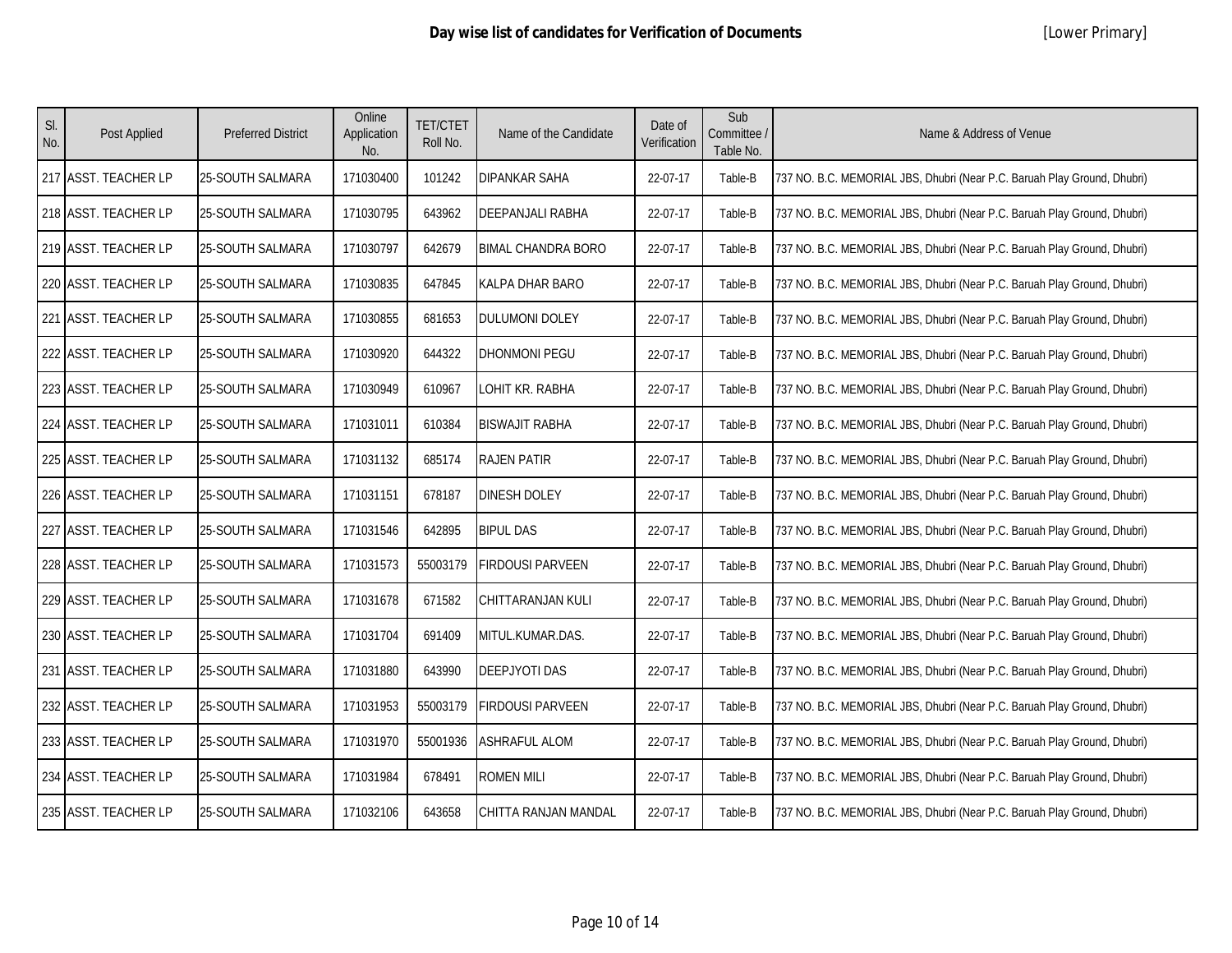| SI.<br>No. | Post Applied            | <b>Preferred District</b> | Online<br>Application<br>No. | <b>TET/CTET</b><br>Roll No. | Name of the Candidate       | Date of<br>Verification | Sub<br>Committee /<br>Table No. | Name & Address of Venue                                                  |
|------------|-------------------------|---------------------------|------------------------------|-----------------------------|-----------------------------|-------------------------|---------------------------------|--------------------------------------------------------------------------|
|            | 236 ASST. TEACHER LP    | 25-SOUTH SALMARA          | 171032118                    | 55005882                    | MD RAJIBUL KARIB            | 22-07-17                | Table-B                         | 737 NO. B.C. MEMORIAL JBS, Dhubri (Near P.C. Baruah Play Ground, Dhubri) |
| 237        | <b>ASST. TEACHER LP</b> | 25-SOUTH SALMARA          | 171032283                    | 620845                      | <b>BISHNU PEGU</b>          | 22-07-17                | Table-B                         | 737 NO. B.C. MEMORIAL JBS, Dhubri (Near P.C. Baruah Play Ground, Dhubri) |
|            | 238 ASST. TEACHER LP    | 25-SOUTH SALMARA          | 171032309                    | 55005553                    | MD AZIRUL ISLAM             | 22-07-17                | Table-B                         | 737 NO. B.C. MEMORIAL JBS, Dhubri (Near P.C. Baruah Play Ground, Dhubri) |
|            | 239 ASST. TEACHER LP    | 25-SOUTH SALMARA          | 171032334                    | 686490                      | NITYANANDA DOLEY            | 22-07-17                | Table-B                         | 737 NO. B.C. MEMORIAL JBS, Dhubri (Near P.C. Baruah Play Ground, Dhubri) |
|            | 240 ASST. TEACHER LP    | 25-SOUTH SALMARA          | 171032473                    | 685841                      | SAILA KANTA PATHORI         | 22-07-17                | Table-B                         | 737 NO. B.C. MEMORIAL JBS, Dhubri (Near P.C. Baruah Play Ground, Dhubri) |
|            | 241 ASST. TEACHER LP    | 25-SOUTH SALMARA          | 171032529                    | 680593                      | <b>BHODRA KANTA PATHORI</b> | 22-07-17                | Table-B                         | 737 NO. B.C. MEMORIAL JBS, Dhubri (Near P.C. Baruah Play Ground, Dhubri) |
|            | 242 ASST. TEACHER LP    | <b>25-SOUTH SALMARA</b>   | 171032556                    | 55005090                    | MAHMUDA KHATUN              | 22-07-17                | Table-B                         | 737 NO. B.C. MEMORIAL JBS, Dhubri (Near P.C. Baruah Play Ground, Dhubri) |
|            | 243 ASST. TEACHER LP    | 25-SOUTH SALMARA          | 171032575                    | 626614                      | UTTAM PEGU                  | 22-07-17                | Table-B                         | 737 NO. B.C. MEMORIAL JBS, Dhubri (Near P.C. Baruah Play Ground, Dhubri) |
|            | 244 ASST. TEACHER LP    | 25-SOUTH SALMARA          | 171032688                    | 676938                      | RANOOJ KUMAR MORANG         | 22-07-17                | Table-B                         | 737 NO. B.C. MEMORIAL JBS, Dhubri (Near P.C. Baruah Play Ground, Dhubri) |
|            | 245 ASST. TEACHER LP    | 25-SOUTH SALMARA          | 171032698                    | 620152                      | <b>ANIL PEGU</b>            | 22-07-17                | Table-B                         | 737 NO. B.C. MEMORIAL JBS, Dhubri (Near P.C. Baruah Play Ground, Dhubri) |
|            | 246 ASST. TEACHER LP    | 25-SOUTH SALMARA          | 171032726                    | 671027                      | <b>BIKUDAR TAYE</b>         | 22-07-17                | Table-B                         | 737 NO. B.C. MEMORIAL JBS, Dhubri (Near P.C. Baruah Play Ground, Dhubri) |
|            | 247 ASST. TEACHER LP    | <b>25-SOUTH SALMARA</b>   | 171032732                    | 620986                      | <b>CHAMPOL PEGU</b>         | 22-07-17                | Table-B                         | 737 NO. B.C. MEMORIAL JBS, Dhubri (Near P.C. Baruah Play Ground, Dhubri) |
|            | 248 ASST. TEACHER LP    | 25-SOUTH SALMARA          | 171032880                    | 685844                      | <b>SAILEN PATIR</b>         | 22-07-17                | Table-B                         | 737 NO. B.C. MEMORIAL JBS, Dhubri (Near P.C. Baruah Play Ground, Dhubri) |
|            | 249 ASST. TEACHER LP    | <b>25-SOUTH SALMARA</b>   | 171033185                    | 682007                      | HIREN PEGU                  | 22-07-17                | Table-B                         | 737 NO. B.C. MEMORIAL JBS, Dhubri (Near P.C. Baruah Play Ground, Dhubri) |
|            | 250 ASST. TEACHER LP    | 25-SOUTH SALMARA          | 171033344                    | 55006827                    | MONIRUL ISLAM               | 22-07-17                | Table-B                         | 737 NO. B.C. MEMORIAL JBS, Dhubri (Near P.C. Baruah Play Ground, Dhubri) |
|            | 251 ASST. TEACHER LP    | 25-SOUTH SALMARA          | 171033794                    | 686759                      | <b>SURESH CHANDRA DOLEY</b> | 22-07-17                | Table-B                         | 737 NO. B.C. MEMORIAL JBS, Dhubri (Near P.C. Baruah Play Ground, Dhubri) |
|            | 252 ASST. TEACHER LP    | 25-SOUTH SALMARA          | 171033805                    | 1700178                     | <b>EMDADUL ISLAM</b>        | 22-07-17                | Table-B                         | 737 NO. B.C. MEMORIAL JBS, Dhubri (Near P.C. Baruah Play Ground, Dhubri) |
|            | 253 ASST. TEACHER LP    | 25-SOUTH SALMARA          | 171033977                    | 652862                      | PAPEE DAS                   | 22-07-17                | Table-B                         | 737 NO. B.C. MEMORIAL JBS, Dhubri (Near P.C. Baruah Play Ground, Dhubri) |
|            | 254 ASST. TEACHER LP    | <b>25-SOUTH SALMARA</b>   | 171034316                    | 652797                      | PANKAJ CH. BARO             | 22-07-17                | Table-B                         | 737 NO. B.C. MEMORIAL JBS, Dhubri (Near P.C. Baruah Play Ground, Dhubri) |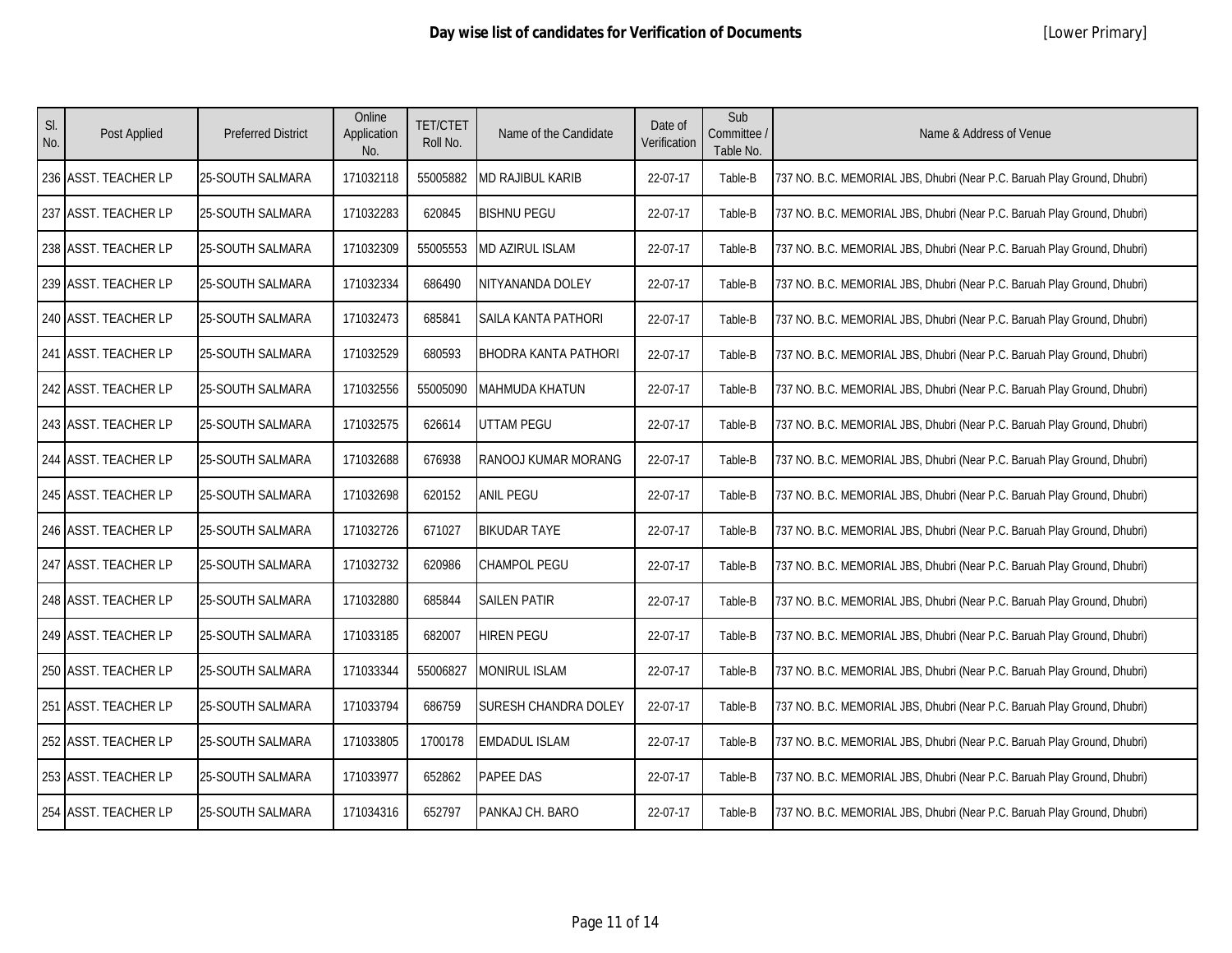| SI.<br>No. | Post Applied         | <b>Preferred District</b> | Online<br>Application<br>No. | <b>TET/CTET</b><br>Roll No. | Name of the Candidate | Date of<br>Verification | Sub<br>Committee /<br>Table No. | Name & Address of Venue                                                  |
|------------|----------------------|---------------------------|------------------------------|-----------------------------|-----------------------|-------------------------|---------------------------------|--------------------------------------------------------------------------|
|            | 255 ASST. TEACHER LP | 25-SOUTH SALMARA          | 171034889                    | 611451                      | PRITAM BISWAS         | 22-07-17                | Table-B                         | 737 NO. B.C. MEMORIAL JBS, Dhubri (Near P.C. Baruah Play Ground, Dhubri) |
|            | 256 ASST. TEACHER LP | 25-SOUTH SALMARA          | 171035411                    | 676732                      | <b>RAJIB DOLEY</b>    | 22-07-17                | Table-B                         | 737 NO. B.C. MEMORIAL JBS, Dhubri (Near P.C. Baruah Play Ground, Dhubri) |
|            | 257 ASST. TEACHER LP | 25-SOUTH SALMARA          | 171035452                    | 642329                      | <b>BHUPEN DAS</b>     | 22-07-17                | Table-B                         | 737 NO. B.C. MEMORIAL JBS, Dhubri (Near P.C. Baruah Play Ground, Dhubri) |
|            | 258 ASST. TEACHER LP | 25-SOUTH SALMARA          | 171035520                    | 685992                      | SATYABAN PATHORI      | 22-07-17                | Table-B                         | 737 NO. B.C. MEMORIAL JBS, Dhubri (Near P.C. Baruah Play Ground, Dhubri) |
|            | 259 ASST. TEACHER LP | 25-SOUTH SALMARA          | 171035719                    | 55005890                    | MD RASHIDUL ISLAM     | 22-07-17                | Table-B                         | 737 NO. B.C. MEMORIAL JBS, Dhubri (Near P.C. Baruah Play Ground, Dhubri) |
|            | 260 ASST. TEACHER LP | 25-SOUTH SALMARA          | 171035829                    | 640958                      | <b>ANUPAM DAS</b>     | 22-07-17                | Table-B                         | 737 NO. B.C. MEMORIAL JBS, Dhubri (Near P.C. Baruah Play Ground, Dhubri) |
|            | 261 ASST. TEACHER LP | 25-SOUTH SALMARA          | 171035839                    | 611374                      | PRABHAT CH SARKAR     | 22-07-17                | Table-B                         | 737 NO. B.C. MEMORIAL JBS, Dhubri (Near P.C. Baruah Play Ground, Dhubri) |
|            | 262 ASST. TEACHER LP | 25-SOUTH SALMARA          | 171036265                    | 685152                      | RAJ KUMAR PEGU        | 22-07-17                | Table-B                         | 737 NO. B.C. MEMORIAL JBS, Dhubri (Near P.C. Baruah Play Ground, Dhubri) |
|            | 263 ASST. TEACHER LP | 25-SOUTH SALMARA          | 171036278                    | 105078                      | <b>SUSMITA MANDAL</b> | 22-07-17                | Table-B                         | 737 NO. B.C. MEMORIAL JBS, Dhubri (Near P.C. Baruah Play Ground, Dhubri) |
|            | 264 ASST. TEACHER LP | 25-SOUTH SALMARA          | 171036353                    | 55004996                    | MAFUZA KHATUN         | 22-07-17                | Table-B                         | 737 NO. B.C. MEMORIAL JBS, Dhubri (Near P.C. Baruah Play Ground, Dhubri) |
|            | 265 ASST. TEACHER LP | 25-SOUTH SALMARA          | 171036435                    | 105016                      | <b>SUROJIT MANDAL</b> | 22-07-17                | Table-B                         | 737 NO. B.C. MEMORIAL JBS, Dhubri (Near P.C. Baruah Play Ground, Dhubri) |
|            | 266 ASST. TEACHER LP | 25-SOUTH SALMARA          | 171036522                    | 610208                      | <b>BALENDRA DAS</b>   | 22-07-17                | Table-B                         | 737 NO. B.C. MEMORIAL JBS, Dhubri (Near P.C. Baruah Play Ground, Dhubri) |
|            | 267 ASST. TEACHER LP | 25-SOUTH SALMARA          | 171036608                    | 682958                      | <b>LALON DOLEY</b>    | 22-07-17                | Table-B                         | 737 NO. B.C. MEMORIAL JBS, Dhubri (Near P.C. Baruah Play Ground, Dhubri) |
|            | 268 ASST. TEACHER LP | <b>25-SOUTH SALMARA</b>   | 171036844                    | 676560                      | PURNAJYOTI KUMBANG    | 22-07-17                | Table-B                         | 737 NO. B.C. MEMORIAL JBS, Dhubri (Near P.C. Baruah Play Ground, Dhubri) |
|            | 269 ASST. TEACHER LP | 25-SOUTH SALMARA          | 171036903                    | 1501323                     | NAZNEEN ARA HUDAH     | 22-07-17                | Table-B                         | 737 NO. B.C. MEMORIAL JBS, Dhubri (Near P.C. Baruah Play Ground, Dhubri) |
|            | 270 ASST. TEACHER LP | 25-SOUTH SALMARA          | 171037690                    | 676220                      | PRASANTA PAYENG       | 22-07-17                | Table-B                         | 737 NO. B.C. MEMORIAL JBS, Dhubri (Near P.C. Baruah Play Ground, Dhubri) |
|            | 271 ASST. TEACHER LP | 25-SOUTH SALMARA          | 171037725                    | 675697                      | PANKAJ DOLEY          | 22-07-17                | Table-B                         | 737 NO. B.C. MEMORIAL JBS, Dhubri (Near P.C. Baruah Play Ground, Dhubri) |
|            | 272 ASST. TEACHER LP | 25-SOUTH SALMARA          | 171037729                    | 55005837                    | NAZMUL KARIM          | 22-07-17                | Table-B                         | 737 NO. B.C. MEMORIAL JBS, Dhubri (Near P.C. Baruah Play Ground, Dhubri) |
|            | 273 ASST. TEACHER LP | <b>25-SOUTH SALMARA</b>   | 171037795                    | 683016                      | LUKESWAR PEGU         | 22-07-17                | Table-B                         | 737 NO. B.C. MEMORIAL JBS, Dhubri (Near P.C. Baruah Play Ground, Dhubri) |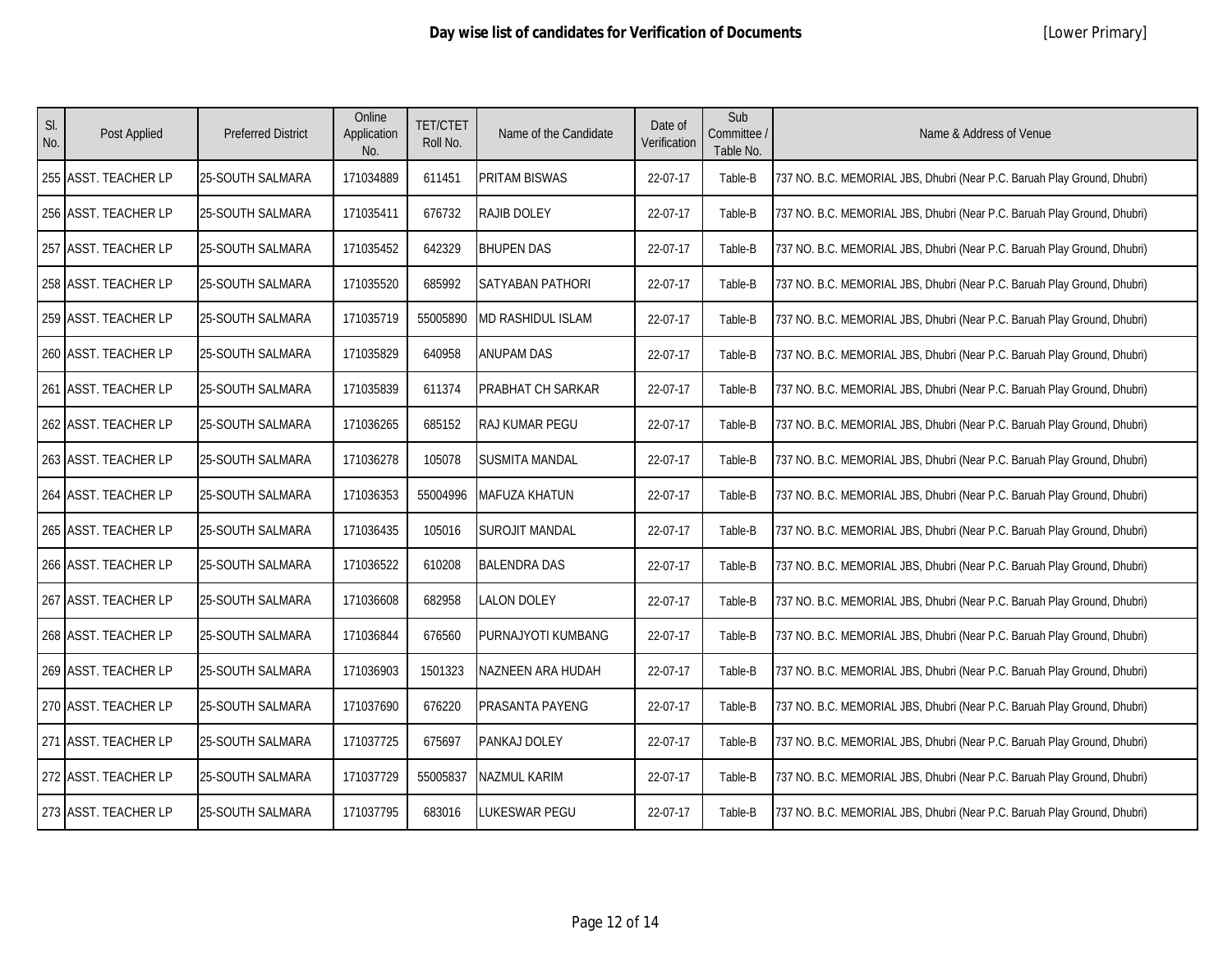| SI.<br>No. | Post Applied         | <b>Preferred District</b> | Online<br>Application<br>No. | <b>TET/CTET</b><br>Roll No. | Name of the Candidate             | Date of<br>Verification | Sub<br>Committee /<br>Table No. | Name & Address of Venue                                                  |
|------------|----------------------|---------------------------|------------------------------|-----------------------------|-----------------------------------|-------------------------|---------------------------------|--------------------------------------------------------------------------|
|            | 274 ASST. TEACHER LP | 25-SOUTH SALMARA          | 171038526                    | 671121                      | <b>BINUD NARAH</b>                | 22-07-17                | Table-B                         | 737 NO. B.C. MEMORIAL JBS, Dhubri (Near P.C. Baruah Play Ground, Dhubri) |
|            | 275 ASST. TEACHER LP | 25-SOUTH SALMARA          | 171039185                    | 679014                      | JDAYAN BORI                       | 22-07-17                | Table-B                         | 737 NO. B.C. MEMORIAL JBS, Dhubri (Near P.C. Baruah Play Ground, Dhubri) |
|            | 276 ASST. TEACHER LP | 25-SOUTH SALMARA          | 171039238                    | 670497                      | APURBA LOING                      | 22-07-17                | Table-B                         | 737 NO. B.C. MEMORIAL JBS, Dhubri (Near P.C. Baruah Play Ground, Dhubri) |
|            | 277 ASST. TEACHER LP | <b>25-SOUTH SALMARA</b>   | 171039449                    | 682721                      | KHIRESWAR DAS                     | 22-07-17                | Table-B                         | 737 NO. B.C. MEMORIAL JBS, Dhubri (Near P.C. Baruah Play Ground, Dhubri) |
|            | 278 ASST. TEACHER LP | 25-SOUTH SALMARA          | 171039519                    | 673168                      | JYOTI PRASAD PEGU                 | 22-07-17                | Table-B                         | 737 NO. B.C. MEMORIAL JBS, Dhubri (Near P.C. Baruah Play Ground, Dhubri) |
|            | 279 ASST. TEACHER LP | 25-SOUTH SALMARA          | 171039745                    | 659349                      | TAPASH KUMAR ROY                  | 22-07-17                | Table-B                         | 737 NO. B.C. MEMORIAL JBS, Dhubri (Near P.C. Baruah Play Ground, Dhubri) |
|            | 280 ASST. TEACHER LP | 25-SOUTH SALMARA          | 171039868                    | 55005610                    | <b>MD FORIDUL ISLAM</b><br>MONDAL | 22-07-17                | Table-B                         | 737 NO. B.C. MEMORIAL JBS, Dhubri (Near P.C. Baruah Play Ground, Dhubri) |
|            | 281 ASST. TEACHER LP | <b>25-SOUTH SALMARA</b>   | 171040249                    | 55006062                    | MD WABAIDULLAH ANSARI             | 22-07-17                | Table-B                         | 737 NO. B.C. MEMORIAL JBS, Dhubri (Near P.C. Baruah Play Ground, Dhubri) |
|            | 282 ASST. TEACHER LP | 25-SOUTH SALMARA          | 171040403                    | 620829                      | <b>BIRENDRA MORANG</b>            | 22-07-17                | Table-B                         | 737 NO. B.C. MEMORIAL JBS, Dhubri (Near P.C. Baruah Play Ground, Dhubri) |
|            | 283 ASST. TEACHER LP | 25-SOUTH SALMARA          | 171040425                    | 676840                      | RAM LAKHAN PEGU                   | 22-07-17                | Table-B                         | 737 NO. B.C. MEMORIAL JBS, Dhubri (Near P.C. Baruah Play Ground, Dhubri) |
|            | 284 ASST. TEACHER LP | 25-SOUTH SALMARA          | 171040602                    | 300489                      | <b>AMIT CHAKRABORTY</b>           | 22-07-17                | Table-B                         | 737 NO. B.C. MEMORIAL JBS, Dhubri (Near P.C. Baruah Play Ground, Dhubri) |
|            | 285 ASST. TEACHER LP | 25-SOUTH SALMARA          | 171040610                    | 55005106                    | MAHMUDA SULTANA                   | 22-07-17                | Table-B                         | 737 NO. B.C. MEMORIAL JBS, Dhubri (Near P.C. Baruah Play Ground, Dhubri) |
|            | 286 ASST. TEACHER LP | 25-SOUTH SALMARA          | 171040836                    | 620914                      | <b>BOLIN PEGU</b>                 | 22-07-17                | Table-B                         | 737 NO. B.C. MEMORIAL JBS, Dhubri (Near P.C. Baruah Play Ground, Dhubri) |
|            | 287 ASST. TEACHER LP | 25-SOUTH SALMARA          | 171040949                    | 55007331                    | <b>MUKTARUN BEGUM</b>             | 22-07-17                | Table-B                         | 737 NO. B.C. MEMORIAL JBS, Dhubri (Near P.C. Baruah Play Ground, Dhubri) |
|            | 288 ASST. TEACHER LP | 25-SOUTH SALMARA          | 171041114                    | 672651                      | <b>JADAV DOLEY</b>                | 22-07-17                | Table-B                         | 737 NO. B.C. MEMORIAL JBS, Dhubri (Near P.C. Baruah Play Ground, Dhubri) |
|            | 289 ASST. TEACHER LP | 25-SOUTH SALMARA          | 171041265                    | 55010345                    | SHAHENA KHATUN                    | 22-07-17                | Table-B                         | 737 NO. B.C. MEMORIAL JBS, Dhubri (Near P.C. Baruah Play Ground, Dhubri) |
|            | 290 ASST. TEACHER LP | 25-SOUTH SALMARA          | 171041578                    | 55007876                    | NUR AHMED KHANDAKAR               | 22-07-17                | Table-B                         | 737 NO. B.C. MEMORIAL JBS, Dhubri (Near P.C. Baruah Play Ground, Dhubri) |
|            | 291 ASST. TEACHER LP | 25-SOUTH SALMARA          | 171041922                    | 647124                      | JOGESH CHUNGKRANG                 | 22-07-17                | Table-B                         | 737 NO. B.C. MEMORIAL JBS, Dhubri (Near P.C. Baruah Play Ground, Dhubri) |
|            | 292 ASST. TEACHER LP | <b>25-SOUTH SALMARA</b>   | 171041947                    | 55008773                    | <b>REXONA KHATUN</b>              | 22-07-17                | Table-B                         | 737 NO. B.C. MEMORIAL JBS, Dhubri (Near P.C. Baruah Play Ground, Dhubri) |